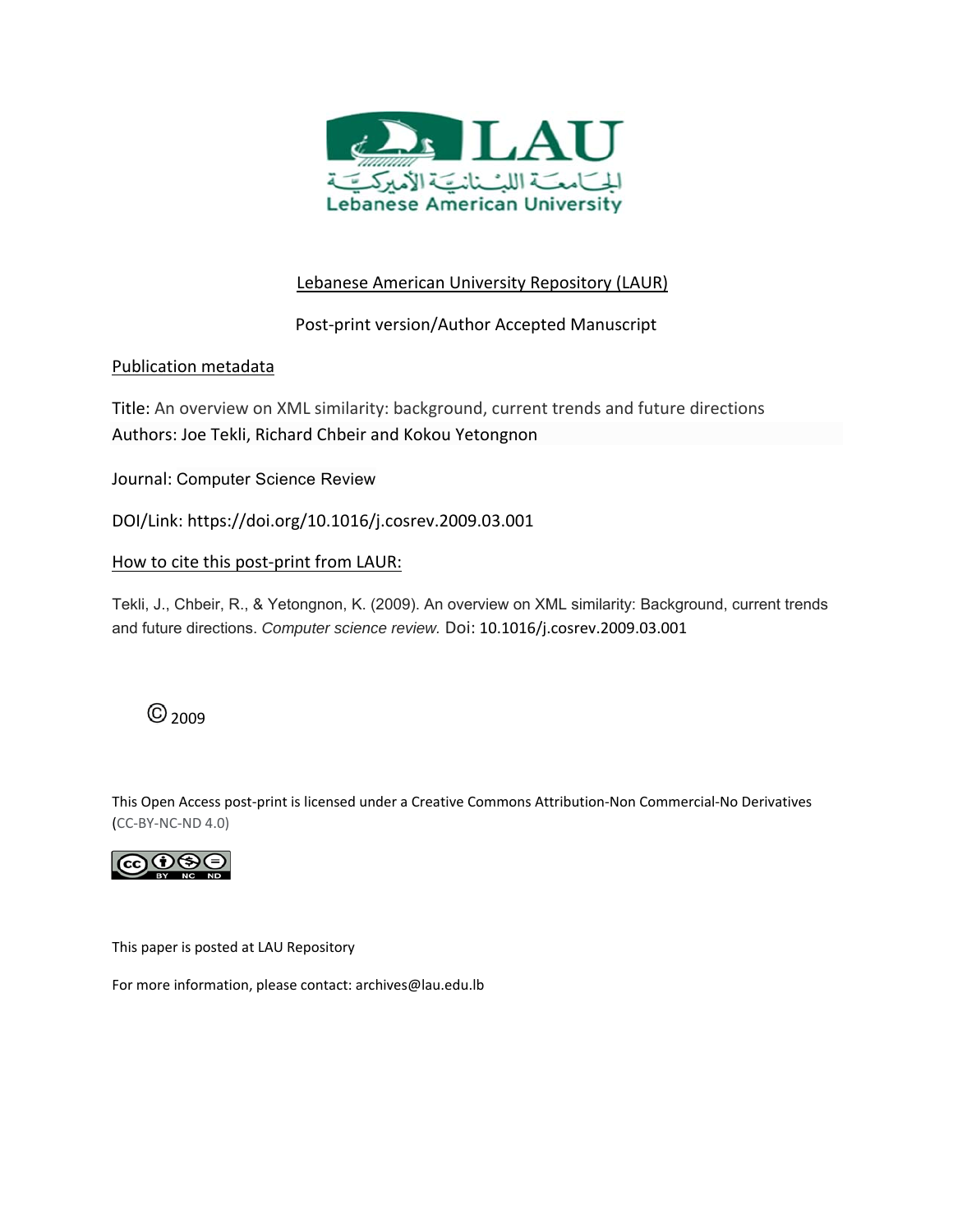# **An overview on XML similarity: background, current trends and future directions**

## *Joe Tekli, Richard Chbeir\* , and Kokou Yetongnon*

LE2I Laboratory UMR-CNRS, University of Bourgogne, 21078 Dijon Cedex France

#### ABSTRACT

In recent years, XML has been established as a major means for information management, and has been broadly utilized for complex data representation (e.g. multimedia objects). Owing to an unparalleled increasing use of the XML standard, developing efficient techniques for comparing XML-based documents becomes essential in the database and information retrieval communities. In this paper, we provide an overview of XML similarity/comparison by presenting existing research related to XML similarity. We also detail the possible applications of XML comparison processes in various fields, ranging over data warehousing, data integration, classification/clustering and XML querying, and discuss some required and emergent future research directions.

© 2002 Elsevier Science. All rights reserved.

*Keywords:* XML, Semi-structured data; Structural similarity; Tree edit distance; Data warehousing; Document classification and clustering; Information retrieval; Ranked queries.

#### **Contents**

l

| 2. |  |
|----|--|
|    |  |
|    |  |
| 3. |  |
|    |  |
|    |  |
|    |  |
|    |  |
|    |  |
|    |  |
|    |  |
|    |  |
|    |  |
| 4. |  |
|    |  |
|    |  |
|    |  |
|    |  |
| 5. |  |
|    |  |
|    |  |
|    |  |
|    |  |
|    |  |
| 6. |  |

\* Corresponding author. Tel.: +33 3 80 39 36 55; Fax: +33 3 80 39 68 69; e-mail: richard.chbeir@u-bourgogne.fr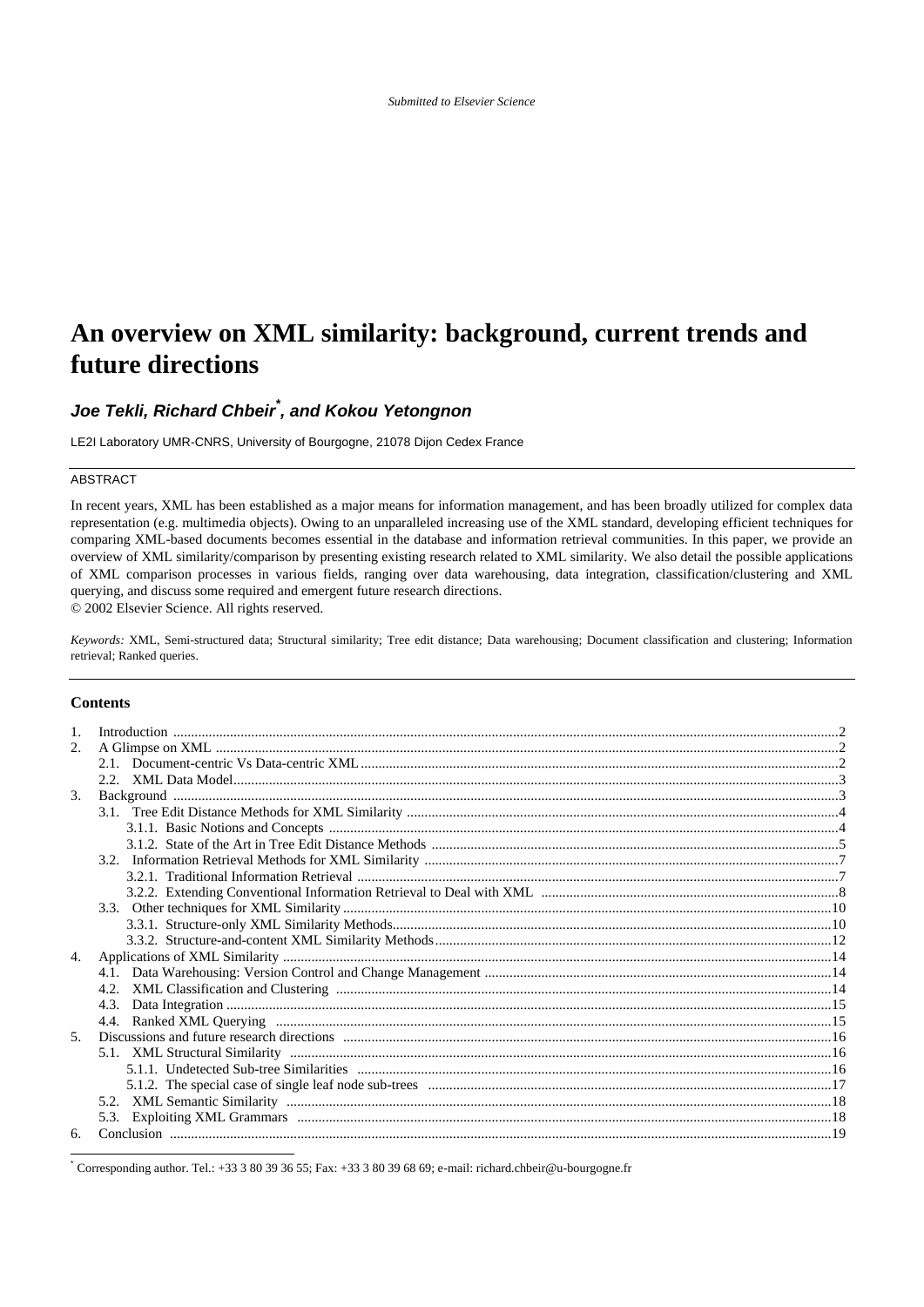#### **1. Introduction**

W3C's XML (eXtensible Mark-up Language) has recently gained unparalleled importance as a fundamental standard for efficient data management and exchange. Information destined to be broadcasted over the web is henceforth represented using XML, in order to guarantee its interoperability. The use of XML covers data representation and storage, database information interchange, data filtering, as well as web services interaction.

Owing to the increasing web exploitation of XML, XML-based similarity/comparison becomes a central issue in the database and information retrieval communities. By XML similarity, we underline XML document-related similarities, i.e., document/document, document/pattern<sup>1</sup>, as well as document/grammar<sup>2</sup> comparison, the types of objects being compared varying w.r.t. (with respect to) the application scenario at hand. Applications of XML comparison are numerous and range over: i) version control, change management and data warehousing (finding, scoring and browsing changes between different versions of a document, support of temporal queries and index maintenance), ii) semi-structured data integration (identifying similar XML documents originating from different data sources, to be integrated so that the user can access more complete information), iii) classification/clustering of XML documents gathered from the web against a set of XML grammars declared in an XML database (just as schemas are necessary in traditional DBMS for the provision of efficient storage, retrieval and indexing facilities, the same is true for XML repositories), iv) as well as XML retrieval (finding and ranking results according to their similarity in order to retrieve the best results possible).

A wide range of algorithms for comparing semistructured data, e.g., XML-based documents, have been proposed in the literature. These vary w.r.t. the kinds of XML data they consider, as well as the kinds of applications they perform. They can be classified in three main groups: i) Edit Distance (*ED*) based methods, ii) Information Retrieval (*IR*) based methods, and iii) other diverse approaches exploiting different techniques to XML comparison (e.g., edge matching, path similarity…). *ED*based methods make use of dynamic programming techniques for finding the edit distance between tree structures, XML documents being modeled as ordered labeled trees. Most of these methods are designed for document/document comparison tasks. They target rigorously structured XML and are usually fine-grained. They are mainly useful for applications that require accurate (fine-grained) detection of XML document structural similarities, i.e., version control and change management (*ED* algorithms having the advantage of

l

producing *edit scripts*, along the similarity value itself, which would be exploited in describing changes), data integration, as well as XML classification/clustering applications. *IR*-based approaches extend conventional information retrieval methods, e.g., the vector space model, so as to provide XML document/query similarity assessment. In this context, an XML query basically comes down to either an XML document, a pattern, or a conjunction of patterns (cf. Section 3.2). *IR*-methods target loosely structured XML data and are usually coarsegrained, thus useful and generally exploited for fast simple XML search and retrieval. Note that ranked XML querying applications usually prioritize performance w.r.t. result quality, i.e., producing *good-enough* results in short time laps. The third group of methods comprises of different approaches to XML similarity. They exploit various techniques (e.g., tag similarity, edge matching, path similarity, entropy...) addressing specific application scenarios. Some provide approximations of (more complex and accurate) existing approaches (mainly *ED*-based).

The goal of this study is to provide a unified view of the problem, assessing the different aspects, techniques and various applications related to XML similarity. The remainder of this paper is organized as follows. Section 2 presents a glimpse on XML as a data representation model. Section 3 reviews background in XML similarity, covering the three main groups of methods mentioned above: *ED*based, *IR*-based and various application specific approaches. Section 4 develops the main applications and uses of XML comparison. Some ongoing motivations and possible future research directions are covered in the Section 5. Section 6 concludes the paper.

#### **2. A Glimpse on XML**

With the growth of the World Wide Web, there is an increasing need to automatically process Web documents for efficient data management, similarity clustering and search applications. While HTML (Hyper Text Markup Language) provides a rather visual markup, having knowledge of the logical structure of the data is a fundamental prerequisite for the interoperability of webbased information systems [\[31\].](#page-22-1) Hence, XML was introduced by the W3C as an efficient means for data representation and management.

#### *2.1. Document-centric Vs Data-centric XML*

There are two different views of XML: the *documentcentric* view and the *data-centric* view.

 *Document-centric* design involves a liberal use of free-form text that is *marked up* with elements (cf. Figure 1.a). It focuses on XML applications for exchanging documents in the traditional sense. *Document-centric* XML is easy to render on some

 $<sup>1</sup>$  An XML pattern is a portion of an XML document.</sup>

<sup>&</sup>lt;sup>2</sup> Either a DTD or XML Schem[a \[28\].](#page-22-0)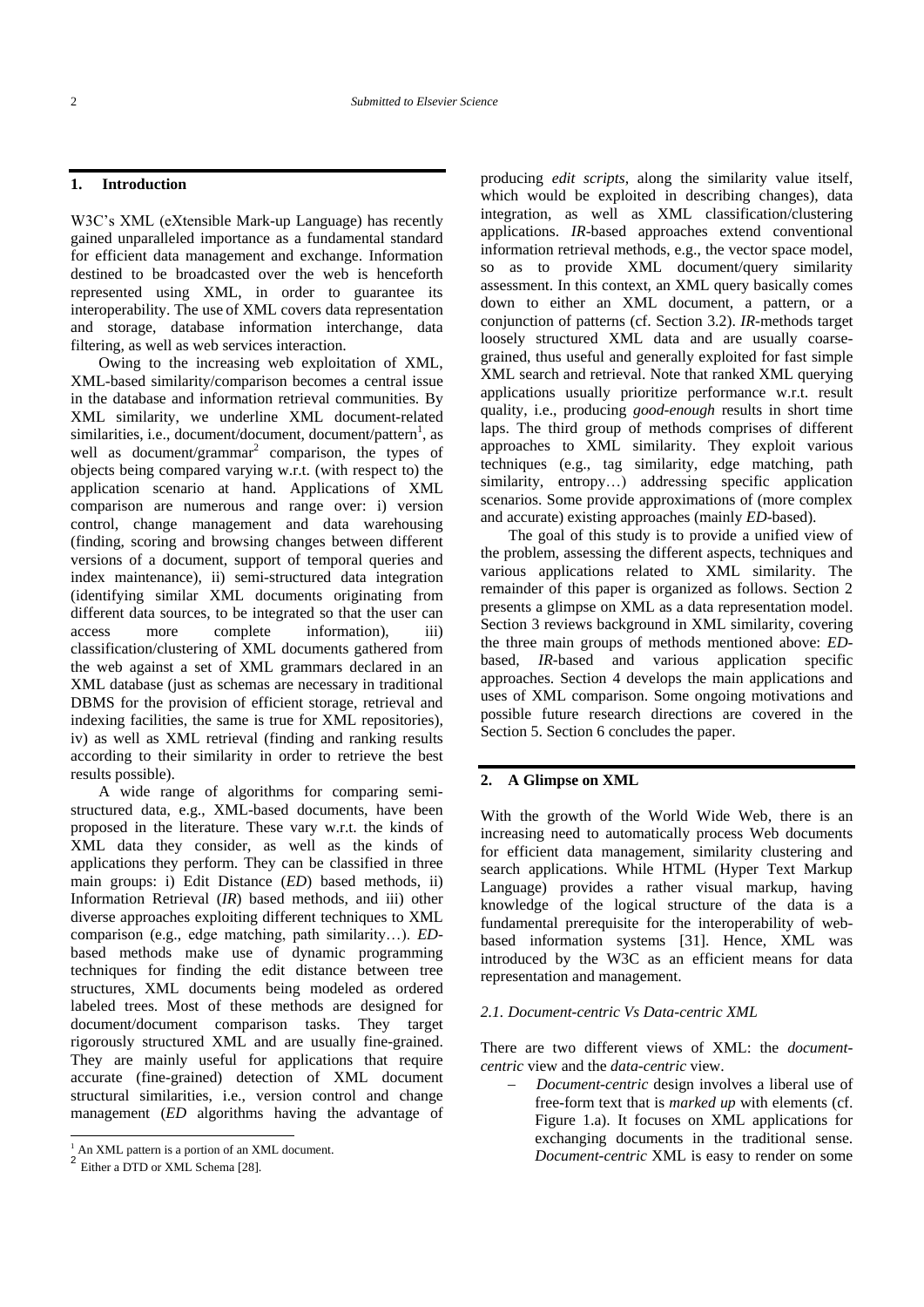sort of output device. For example, it is quite easy to format the document in Figure 1.a. into HTML, because it is similar to HTML in its tagging and mark up styles.

 *Data-centric* XML, however, underlines well structured information, i.e. the data is strictly tagged (cf. Figure 1.b). The *data-centric* view is usually utilized for exchanging data in a structured form, such as classical EDI (Electronic Data Interchange) and database applications. In addition, *data-centric* documents are easier to process with computer programs and automatic processes, because the data is better organized.

| $\langle$ ?XMI $>$                  |  |  |  |  |
|-------------------------------------|--|--|--|--|
| <memo></memo>                       |  |  |  |  |
| Please make sure you are at the     |  |  |  |  |
| <location>ninth floor</location> by |  |  |  |  |
| <meetingtime>10:30 AM</meetingtime> |  |  |  |  |
| to <purpose>discuss the</purpose>   |  |  |  |  |
| budget                              |  |  |  |  |
|                                     |  |  |  |  |
| <b>a.</b> Document-centric XML.     |  |  |  |  |
| $\langle$ ?XMI $>$                  |  |  |  |  |
| $<$ Memo $>$                        |  |  |  |  |
| <meetingtime>10:30AM</meetingtime>  |  |  |  |  |
| <purpose>Discuss Budget</purpose>   |  |  |  |  |
| <location>ninth floor</location>    |  |  |  |  |
|                                     |  |  |  |  |
| <b>b.</b> Data-centric XML          |  |  |  |  |

**Fig. 1 - Sample** *document-centric* **and** *data-centric* **XML documents.**

Both *data-centric* and *document-centric* aspects of XML have been considered in assessing XML similarity. As mentioned previously, *ED*-based XML similarity approaches are usually fine-grained and thus dedicated to comparing well structured *data-centric* XML documents, while *IR*-based methods are coarse-grained and target loosely structured *document-centric* XML.

#### *2.2. XML data model*

l

XML documents represent hierarchically structured information and are generally modeled as Ordered Labeled Trees (OLTs)<sup>1</sup>. In a traditional DOM (Document Object Model) ordered labeled tree [\[88\],](#page-24-0) nodes represent XML elements and are labeled with corresponding element tag names. Element attributes mark the nodes of their containing elements. Some studies have considered OLTs with distinct attribute nodes, labeled with corresponding attribute names [\[61\],](#page-23-0) [\[90\].](#page-24-1) Attribute nodes appear as children of their encompassing element nodes, sorted by attribute name, and appearing before all sub-element siblings [\[61\].](#page-23-0)

Element/attribute values can be disregarded (*structureonly*) or considered (*structure-and-content*) in the comparison process following the application scenario at hand (cf. Figure 2). In general, element/attribute values are disregarded when evaluating the structural properties of *heterogeneous* XML documents, i.e., documents originating from different data-sources and not conforming to the same grammar ( $DTD/XML$  Schema)<sup>2</sup>, so as to perform XML structural classification/clustering [\[23\]](#page-22-2) [\[61\]](#page-23-0) or structural querying (i.e., querying the structure of documents, disregarding content [\[6\]\)](#page-22-3). Nonetheless, values are usually taken into account with methods dedicated to XML change management [\[16\]](#page-22-4) [\[20\],](#page-22-5) data integration [\[37\]](#page-23-1) [\[51\],](#page-23-2) and XML (*structure-and-content*) querying applications [\[74\],](#page-24-2) [\[90\],](#page-24-1) where documents tend to have relatively similar structures (probably conforming to the same grammar [\[47\],](#page-23-3) [\[86\]\)](#page-24-3). With such methods, XML text sequences are usually decomposed into words, mapping each word to a leaf node labeled with the respective word.



**Fig. 2. A sample XML document with corresponding OLTs.**

#### **3. Background on XML Similarity**

Various criterions could allow the description and categorization of XML similarity methods, including:

- i. The kind of technique being used: *ED*-based, *IR*based, and others (tag similarity, edge matching, …)
- ii. The kind of XML data being compared:
	- document/document, document/pattern or document/grammar
	- document-centric or data-centric,
	- structure-only or structure-and-content
- iii. The intended application domain: change management and version control, data integration, classification/clustering, and ranked querying.

1

<sup>1</sup> In the following, *tree* designates *ordered labeled tree*.

 $2$  It is the case of lots of XML documents on the we[b \[61\].](#page-23-0)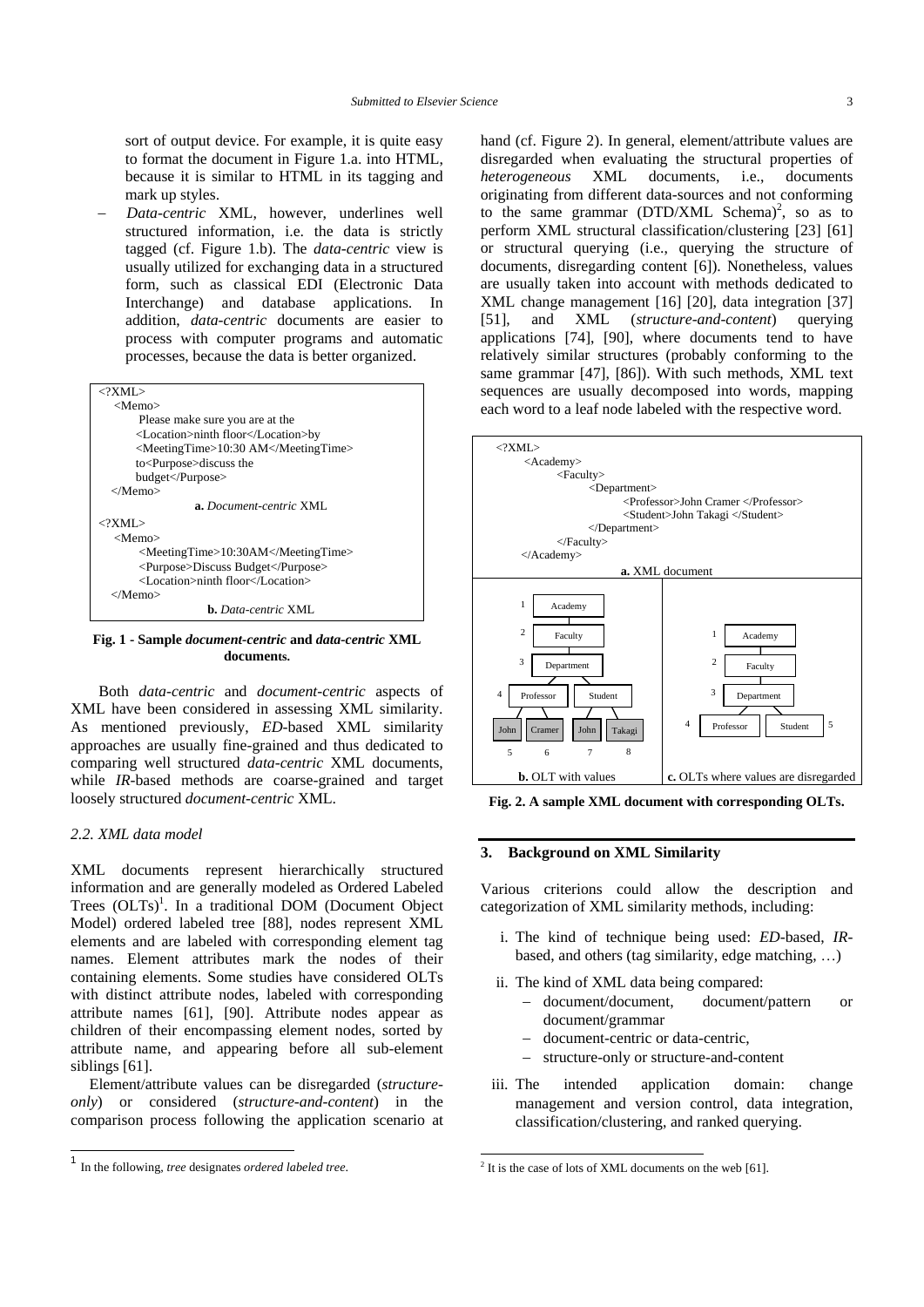In the following, for clarity of presentation, we review XML similarity methods based on the kinds of techniques they exploit (i.e., *ED*-based, *IR*-based and others). We estimate this categorization provides the simplest and most consistent unified view of the wide variety of divers methods proposed in the literature. The kinds of XML data being treated as well as the intended applications domains will be discussed for each method. Catalogs summarizing the properties and characteristics of all methods covered in this review are depicted in Tables 1, 2 and 3 at the end of the paper.

#### *3.1. Tree edit distance methods for XML similarity*

Various methods, for estimating the similarities between hierarchically structured data, particularly between XML documents, have been proposed in the literature. Most of them derive, in one way or another, the dynamic programming techniques for finding the edit distance between strings [\[48\],](#page-23-4) [\[83\],](#page-24-4) [\[87\].](#page-24-5) In essence, all these approaches aim at finding the cheapest sequence of edit operations that can transform one tree into another, XML documents being modelled as ordered labelled trees [\[88\].](#page-24-0) Below, we provide formal definitions of the common concepts related to tree *ED*.

#### *3.1.1. Basic notions and common concepts*

**Definition 1 - Edit script:** It is a sequence of edit operations  $op_1$ ,  $op_2$ , ...,  $op_k$ . When applied to a tree *T*, the resulting tree *T"* is obtained by applying edit operations of the *Edit Script (ES)* to *T*, following their order of appearance in the script. By associating costs with each edit operation, *CostOp*, the cost of an *ES* is defined as the sum of the costs of its component operations:  $Cost_{ES} = \sum_{i}^{|\text{ES}|}$  $\sum\nolimits_{i=1}^{|ES|} Cost_{Op_i}$  ·

**Definition 2 - Edit distance:** The edit distance between two trees *A* and *B* is defined as the minimum cost of all edit scripts that transforms *A* to *B*: *Dist(A, B)* =  $Min\{Cost_{ES} \}$ . Thus, the problem of comparing two trees *A* and *B*, i.e. evaluating the structural similarity between *A* and *B*, is defined as the problem of computing the corresponding tree edit distance [\[89\].](#page-24-6)

As for tree edit operations, they differ following the edit distance method at hand, and can be classified in two groups: *atomic* tree edit operations and *complex* edit operations. An atomic edit operation on a tree (i.e. rooted ordered labeled tree) is either the deletion of an inner/leaf node, the insertion of an inner/leaf node, or the replacement (i.e. update) of a node by another one. A complex tree edit operation is a set of atomic tree edit operations, treated as one single operation. A complex tree edit operation is either the insertion of a whole tree as a sub-tree in another tree (which is actually a sequence of atomic node insertion operations), the deletion of a whole tree (which consists of a sequence of atomic node deletion operations), or moving a sub-tree for one position into another in its containing tree

(which is a sequence of atomic node insertion/deletion operations). The authors in [\[17\]](#page-22-6) introduce sub-tree copying and gluing operations. These are similar to tree insertions/deletions respectively, but are defined in the context of unordered tree comparison. Thus, they won't be further investigated hereunder.

In the following, we present the general form and variations for each of the tree edit operations stated above.

**Definition 3 – Update node:** Given a node  $x$  in tree  $T$  and a new node *y*, *Upd(x, y)* is an update operation replacing *x* by *y* in the transformed tree (cf. Figure 3.a). Node *y* will have the same parent and children as *x*.

#### **Definition 4 – Insert node:**

*Variation 1:* Given a node *x* and a tree *T*, *T* encompassing node *p* with first level sub-trees (i.e. children)  $P_1$ , ...,  $P_m$ , *Ins(x, p, {P<sub>i</sub>, ..., P<sub>j</sub>})* inserts node *x* in *T* as the *i*<sup>th</sup> child of *p* making *x* the parent of the consecutive subsequence of subtrees  $\{P_i, \ldots, P_j\}$  of  $p$  (cf., Figure 3.b).

*Variation 2:* The insertion operation can be restricted to leaf nodes in some *ED* approaches: *InsLeaf(x, p, i)* inserting leaf node *x* as the  $i^{th}$  child of  $p$  (cf., Figure 3.d)



**Fig. 3 - Tree edit operations (simplified syntaxes).**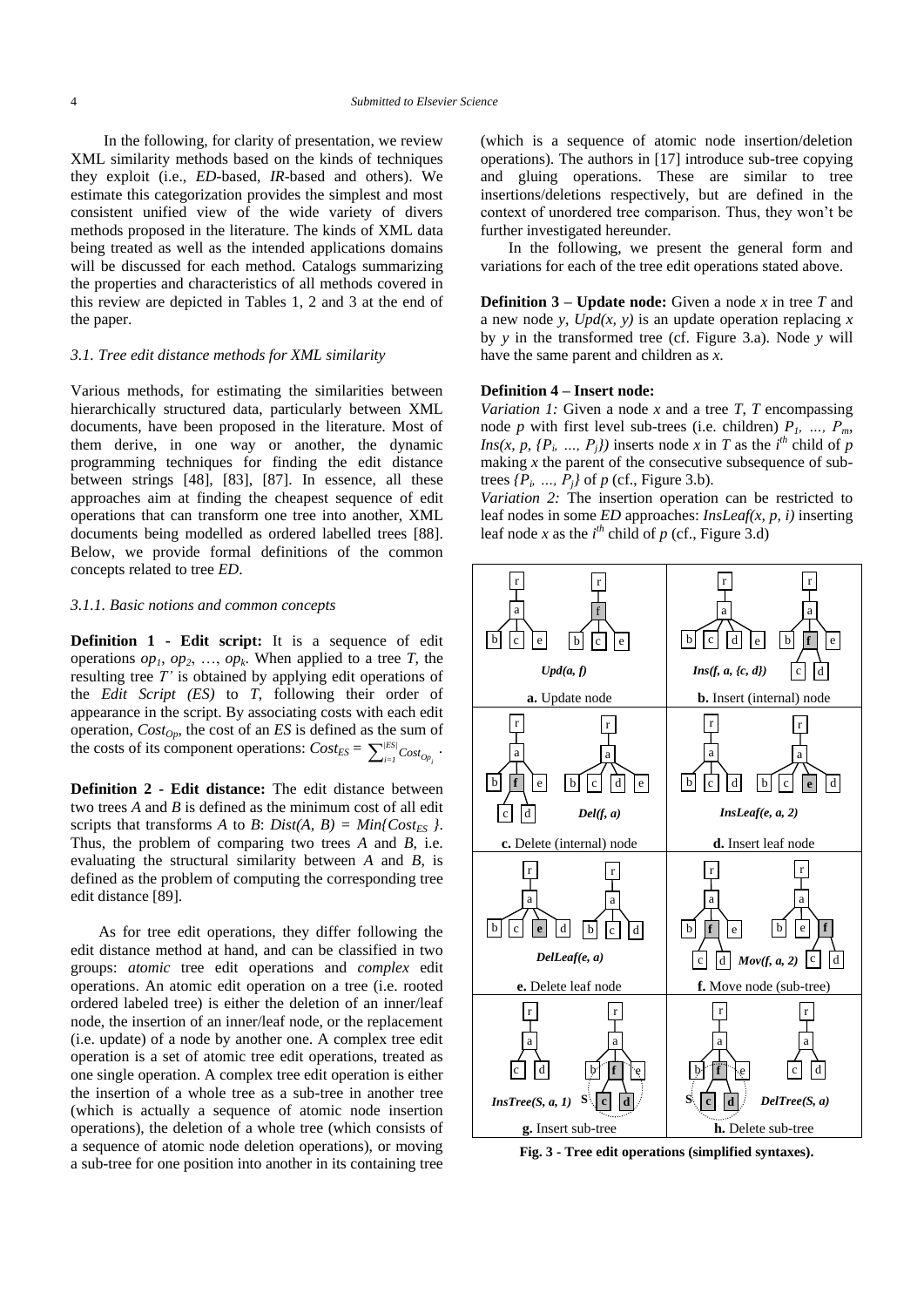#### **Definition 5 – Delete node:**

*Variation 1:* Given a node *x* and a tree *T*, *T* encompassing node *p* with first level sub-trees (i.e. children)  $\{P_1, \ldots, P_{i-l},\}$ *x,*  $P_{i+1}$ , *…,*  $P_m$ *}*, and *x* having first level sub-trees  $\{X_i, \ldots, X_i\}$  $X_n$ , *Del(x, p)* deletes node *x* in *T*, making the children of *x* become the children of *p*. The children of *x* are inserted in the place of *x* as a subsequence in the left-to-right order of the children of  $p$  (Figure 3.c).

*Variation 2:* The deletion operation can be restricted to leaf nodes in some *ED* methods: *DelLeaf(x, p)* (cf., Figure 3.e).

**Definition 6 - Insert tree:** Given a tree *A* and a tree *T*, *T* including node *p* with first level sub-trees  $\{P_1, \ldots, P_m\}$ , *InsTree(A, p, i)* is a tree insertion applied to *T*, inserting *A* as the  $i^{th}$  sub-tree of  $p$  (cf. Figure 3.g).

**Definition 7 - Delete tree:** Given a tree *A* and a tree *T*, *T* encompassing node *p* with first level sub-trees  $\{P_1, \ldots, P_{i-1}\}$ *A,*  $P_{i+1}$ , ...,  $P_n$ *}, DelTree(A, p)* deletes sub-tree *A* in *T* from among the children of *p* (cf. Figure 3.h).

**Definition 8 – Move node:** Given a node *x* and a tree *T*, *T* encompassing node *p*,  $Mov(x, p, i)$  moves *x* and its children to become the  $i^{th}$  child of node  $p$  (cf. Figure 3.f).

#### *3.1.2. State of the art in tree edit distance methods*

Tree *ED* algorithms can be distinguished by the set of edit operations that are allowed as well as overall complexity/performance and optimality/efficiency level.

**Early approaches:** In [\[78\],](#page-24-7) the author introduces the first non-exponential algorithm to compute the edit distance between ordered labeled trees, allowing insertion, deletion and substitution (relabeling) of inner nodes and leaf nodes. The resulting algorithm has a complexity of  $O(|T_1| \times |T_2| \times$  $depth(T_1)^2 \times depth(T_2)^2)$  when finding the minimum edit distance between two trees  $T_I$  and  $T_2$  ( $|T_I|$  and  $|T_2|$  denote tree cardinalities while  $depth(T_1)$  and  $depth(T_2)$  are the depths of the trees). Similarly, early approaches in [\[77\]](#page-24-8) and [\[89\]](#page-24-6) allow insertion, deletion and relabeling of nodes anywhere in the tree (cf. Figures 3.a, 3.b and 3.c). Yet, they remain complex. The approach in [\[89\]](#page-24-6) is of complexity  $O(e^{2} \times |T_{I}| \times min(|T_{I}|, |T_{2}|))$  (*e* is the weighted edit distance<sup>1</sup>), while that in [\[77\]](#page-24-8) has a time complexity of  $O(|T_1| \times |T_2| \times depth(T_1) \times depth(T_2))$ . Note that the approaches i[n \[77\],](#page-24-8) [\[78\],](#page-24-7) [\[89\]](#page-24-6) were not mainly developed in the XML context, and thus might yield results (i.e. edit scripts, and consequently distances) that are not completely appropriate to XML data. In particular, it has been recently argued that restricting insertion and deletion operations to leaf nodes fits better in the context of XML data, w.r.t. insertions and deletions applied anywhere in the XML tree

 $\overline{\phantom{a}}$ 

[\[23\].](#page-22-2) Following [\[23\],](#page-22-2) the latter pair of operations destroys the membership restrictions of the XML hierarchy and thus does not seem to be natural for XML data (e.g., deleting/inserting an inner node and moving its children up/down one level, cf. Figures 3.d and 3.c). *ED-*based approaches dedicated to XML-based data tend to prevent such operations by utilizing ones that target leaf nodes (cf. Figures 3.d and 3.e) or whole sub-trees (cf. Figures 3.g and 3.h). Hence, the deletion of an internal node in an XML document tree would require deletions of all nodes in its path, starting from the leaf node and going up to the internal node itself, which could also be performed via one single tree deletion operation. Likewise, the insertion of an inner node must be performed before the insertion of any of its descendents, which could be undertaken via one tree insertion operation.

**Trading quality for performance:** In [\[16\],](#page-22-4) [\[20\],](#page-22-5) the authors restrict insertion and deletion operations to leaf nodes and add a move operator that can relocate a sub-tree, as a single edit operation, from one parent to another (cf. Figures 3.a, 3.d, 3.e and 3.f). Note that a move operation can be seen as a succession of insert and delete operations. Yet, it is different in its cost (the authors in [\[16\],](#page-22-4) [\[20\]](#page-22-5) consider that the cost of moving a sub-tree is much lesser than the sum of the costs of deleting the same sub-tree, node by node, from its current position and inserting it in its new location). However, algorithms in [\[16\],](#page-22-4) [\[20\]](#page-22-5) do not guaranty optimal results.

On one hand, the algorithm in [\[16\]](#page-22-4) runs in five phases: *update*, *align*, *insert*, *move* and *delete*. Each of them, to the exception of the *align* phase, corresponds to the application of the best possible combinations of the corresponding edit operation, so as to match the compared trees. As for the *align* phase, the authors make use of a variation of the Longest Common Subsequence algorithms (LCS) [\[59\]](#page-23-5) in determining the set of misaligned children nodes<sup>2</sup> of a given inner node (repeated for each tree node throughout the matching process). Those misalignments are exploited in the subsequent *move* phase in determining the set of move operations to be performed. Nonetheless, XML documents being compared should abide two main assumptions without which the algorithm would yield suboptimal results (i.e., overlooking the minimum cost edit script): i) node labels have to follow a certain predefined ordering w.r.t. a given schema, and ii) given any leaf node in the first document, there is at most one leaf node in the second document that matches the first and vice versa. Algorithm complexity simplifies to  $O(n \times e + e^2)$ , where *n* is the total number of leaf nodes in the trees being compared.

On the other hand, the algorithm in [\[20\]](#page-22-5) tries to detect large sub-trees that were left unchanged between the two XML trees being compared. These are matched. Consequently, it tries to match more nodes by considering ancestors and descendants of matched nodes, taking labels

1

<sup>1</sup> Let  $S = op_1, op_2, ..., op_n$  be the cheapest sequence of edit operations that transforms tree A to B, then the weighted edit distance is given by  $e =$  $\sum_{1 \le i \le n} w_i$  where  $w_i$ , for  $1 \le i \le n$ , is 1 if op<sub>i</sub> is an insert or delete operation, and 0 otherwise.

 $2^2$  These are nodes bearing the same labels/values but having different ordering positions w.r.t. their parent nodes.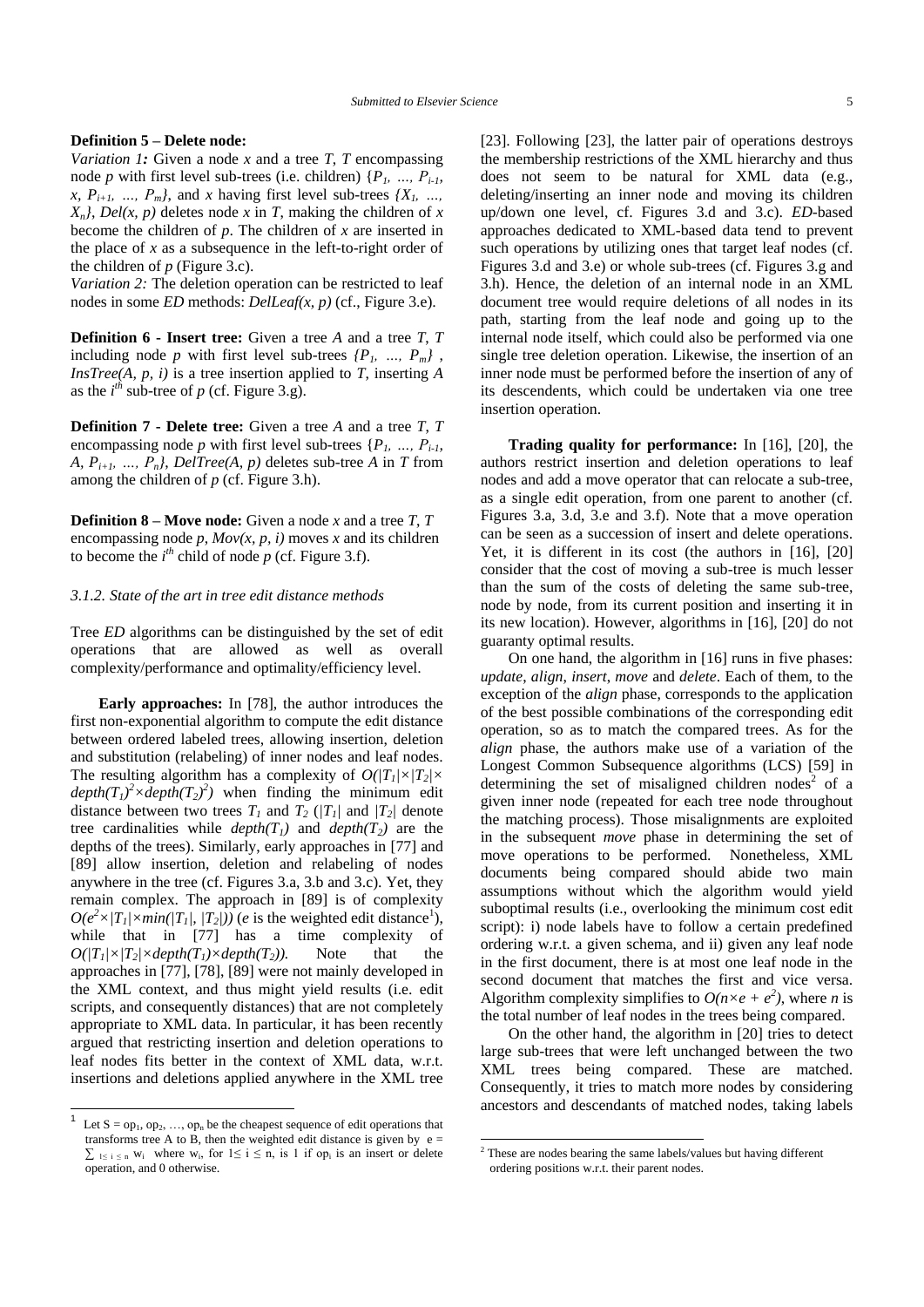into account. It also considers ID attributes in matching corresponding nodes (nodes with identical IDs are matched). The algorithm however trades some quality to get an algorithm which runs in average linear time: no more than  $O(N \times log(N))$  where *N* is the maximum number of nodes in the trees being compared. In other words, the distance attained when comparing two trees is not always minimal, some sets of move operations not being optimal (i.e., the produced edit script is not of minimal cost).

Both methods in [\[16\]](#page-22-4) and [\[20\]](#page-22-5) were developed in the context of change management and version control. They are designed for document/document comparison and consider XML element/attribute values (cf. Figure 2.b) in their computations, in contrast with remaining methods in this section which specifically target the structural properties of XML documents (cf. Figure 2.c).

**Combining efficiency and performance:** Work provided in [\[18\]](#page-22-7) has been considered as a reference point in recent tree edit distance literature and has provided the basis for various XML related structural comparison studies [\[61\],](#page-23-0) [\[23\],](#page-22-2) [\[79\].](#page-24-9) Chawathe's approach restricts insertion and deletion operations to leaf nodes (which are viewed as natural operations in the XML context) and allows the relabeling of nodes anywhere in the tree, while disregarding the move operation (cf. Figures 3.a, 3.d and 3.e). The proposed algorithm is a direct application of the famous Wagner-Fisher algorithm [\[83\]](#page-24-4) which optimality has been accredited in a broad variety of computational applications [\[2\],](#page-22-8) [\[87\].](#page-24-5) It is also among the fastest tree *ED* algorithms available. In short, the author transforms trees into special sequences called ld-pairs. The ld-pair representation of a tree comes down to the list, in preorder, of the ld-pair representations of its nodes. The ld-pair representation of a tree node is the pair *(l, d)* where *l* is the node's label and *d* its depth in the tree (e.g., the ld-pair representation of the XML tree in Figure 2.c is *(Academy, 0), (Faculty, 1), (Department, 2), (Professor, 3), (Student, 3)*). Consequently, the author simplifies the problem of comparing two document trees to that of comparing the corresponding ld-pair representations, using a specialization of the Wagner-Fisher algorithm [\[83\].](#page-24-4) He also extends his algorithm for external-memory computations and identifies respective I/O, RAM and CPU costs. Note that this is the only algorithm that has been extended to efficiently calculate edit distances in external memory (without any loss of computation quality/efficiency). The overall complexity of Chawathe's algorithm is of  $O(N^2)$ , its performance and efficiency being recognized in [\[61\]](#page-23-0) as well as [\[23\]](#page-22-2) (recall that *N* is the maximum number

**Sub-tree similarity:** While it might be considered as a starting point for recent XML tree edit distance approaches, the approach in [\[18\]](#page-22-7) overlooks certain sub-tree similarities while comparing XML documents. For instance, computing edit distance between XML trees *A*, *B* and *C* in Figure 4 yields  $Dist(A, B) = Dist(A, C) = 3$ , which corresponds to

of nodes in the trees being compared).

the cost of three consecutive insert operations (unit costs are usually used) introducing nodes *b*, *c* and *d* (*e*, *f* and *g*) in tree *A* transforming it into *B* (*C*). Nonetheless, one can realize that tree *A* is structurally more similar to *B*, than to *C*, the sub-tree *A1*, made up of nodes *b*, *c* and *d*, appearing twice in *B* ( $B_1$  and  $B_2$ ) and only once in *C* ( $C_1$ ). Such subtree structural similarities are also left unaddressed by other existing approaches.



**Fig. 4 - Sample XML trees.**

In [\[61\],](#page-23-0) the authors stress the importance of identifying sub-tree structural similarities in an XML tree comparison context, due to the frequent presence of *repeated* and *optional* elements in XML documents. Repeating elements often induce multiple occurrences of similar element/attribute sub-trees (presence of optional elements/attributes) or identical sub-trees in the same XML document (such as the sub-trees  $B_1$  and  $B_2$  in XML tree  $B$ , cf. Figure 4) which reflects the need to take these sub-tree resemblances into consideration while comparing documents. The authors in [\[61\]](#page-23-0) extend the approach of Chawathe [\[18\]](#page-22-7) by adding two new operations: insert tree and delete tree (cf. Figures 3.g and 3.h) to discover sub-tree similarities, by making use of the *contained in* relation between trees/sub-trees. A tree  $T<sub>l</sub>$  is said to be *contained in* a tree  $T_2$  if all nodes of  $T_1$  occur in  $T_2$ , with the same parent/ child edge relationship and node order. Additional nodes may occur in  $T_2$  between nodes in the embedding of  $T_1$ .

Following [\[61\],](#page-23-0) a tree *A* may be inserted in *T* only if *A* is already *contained in* the source tree *T*. Similarly, a tree *A* may be deleted only if *A* is already *contained in* the destination tree *T*. Therefore, the proposed approach captures the sub-tree structural similarities between XML trees *A/B* in Figure 5, transforming *A* to *B* in a single edit operation: (inserting sub-tree  $B_2$  in  $A$ ,  $B_2$  occurring in  $A$  as *A1*), whereas transforming *A* to *C* would always need three consecutive insert operations (inserting nodes *e*, *f* and *g*).

The overall complexity of their algorithm simplifies to  $O(N^2)$ . Structural clustering experiments in [\[61\]](#page-23-0) show that the proposed algorithm outperforms, in quality, that of Chawathe [\[18\],](#page-22-7) which in turn yields better results than Zhang and Shasha's algorithm [\[89\].](#page-24-6) However, the authors in [\[61\]](#page-23-0) show that their algorithm is conceptually more complex than its predecessor, requiring a pre-computation phase for determining the costs of tree insert and delete operations (which complexity is of  $O(2 \times N + N^2)$ ).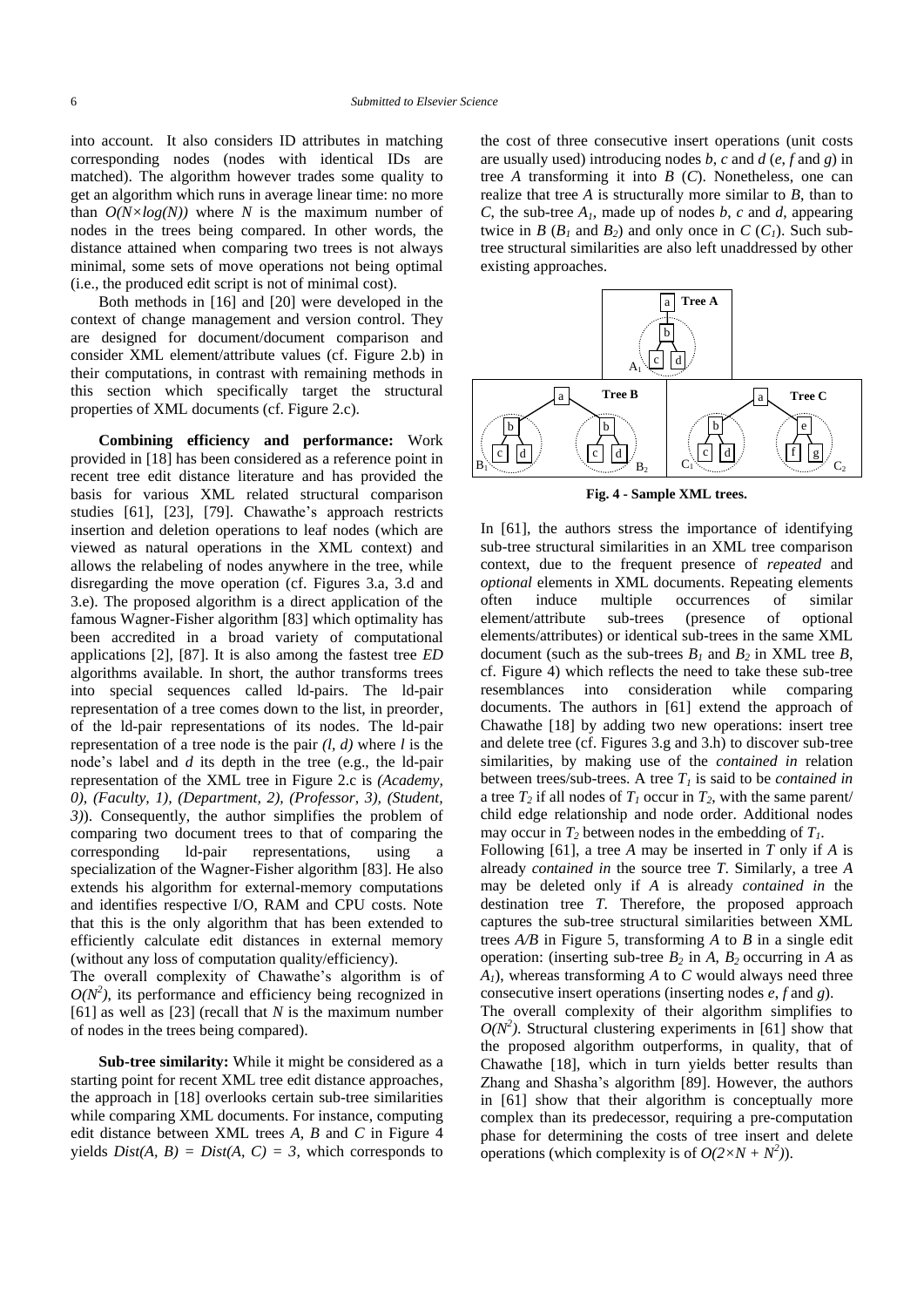**Structural summaries:** The authors in [\[23\]](#page-22-2) provide an edit distance algorithm combining features from both [\[18\],](#page-22-7) [\[61\]](#page-23-0) and propose to apply it on XML tree structural summaries, instead of whole document trees, in order to gain in performance. Structural summaries are produced using a dedicated repetition/nesting reduction process. The structural summary of an XML tree comes down to a modified tree in which the redundancies due to nestedrepeated and repeated XML nodes are eliminated (e.g., the structural summary of tree *B* in Figure 4 is tree *A*, the repeated sub-tree  $B_2$  being omitted). Their algorithm can be viewed as a special case of [\[61\]'](#page-23-0)s algorithm where insert and delete tree operations costs are computed as the sum of the costs of inserting/deleting all individual nodes in the considered sub-trees. The algorithm is of  $O(N^2)$ complexity. Experimental results in [\[23\]](#page-22-2) showed improved document clustering quality w.r.t. [\[18\]'](#page-22-7)s algorithm.

**XML/DTD similarity:** In [\[80\],](#page-24-10) the authors propose an *ED*-based approach that is slightly different in scope w.r.t. existing methods. The authors provide an algorithm dedicated to comparing an XML document and a DTD grammar. They introduce an algorithm based on the tree edit distance concept, as an effective and efficient means for comparing tree structures, XML documents and DTDs being modeled as ordered labeled trees (element/attribute values in elements are disregarded). The proposed method extends the algorithm in [\[61\]](#page-23-0) by considering the various DTD constraints on the existence, repeatability and alternativeness of XML elements/attributes. The approach is of polynomial complexity  $(O(N^3))$  where N is the maximum number of nodes in the XML/DTD trees being compared), in comparison with existing exponential methods, i.e., [\[6\],](#page-22-3) presented in the following section. Classification experiments on sets of real and synthetic XML documents, underline the approach's effectiveness, and its applicability to large XML repositories.

Comparing tree edit distance approaches, to identify the best XML structural similarity methods, is not a trivial task. Each method is developed in a specific context and might thus yield inappropriate results when applied in a different framework. Nonetheless, w.r.t. the two major criterions that roughly characterize tree edit distance methods: *efficiency* (quality) and *performance* (complexity), the approach in [\[61\]](#page-23-0) seems to be one of the most sophisticated *ED*-based XML structural similarity methods to date. Regarding quality, Nierman and Jagadish's approach [\[61\]](#page-23-0) was proven to be more accurate in detecting XML structural resemblances, particularly subtree related similarities, in comparison with some of its famous predecessors (i.e. [\[18\],](#page-22-7) [\[89\]\)](#page-24-6). It was consequently adopted as the basis for more recent studies, particularly [\[23\],](#page-22-2) [\[80\].](#page-24-10) Regarding performance, the authors in [\[61\]](#page-23-0) were able to maintain quadratic time complexity in developing their algorithm, which is typical to *ED*-based approaches.

Table 1 depicts the various *ED*-based XML similarity approaches developed in the literature.

#### *3.2. Information retrieval methods for XML similarity*

While a lot of work has been undertaken in edit distance related research, for comparing XML data, XML similarity is also becoming one of the central topics in the information retrieval field. Recall that *ED*-based approaches focus on rigorously structured *data-centric* XML and target change management, data integration and structural classification/clustering applications, whereas *IR*based methods treat loosely structured *document-centric* XML and mainly target ranked XML querying.

Since documents are flat with conventional information retrieval, i.e. they represent unstructured data, traditional *IR* methods for searching and querying information are no longer adequate with semi-structured data such as XML [\[36\].](#page-23-6) As stated earlier, XML documents represent hierarchically structured information (cf. Figure 2). In other words, content is distributed at different levels of the document tree. Therefore, it is to be treated differently w.r.t. flat content so as to improve retrieval precision [\[75\].](#page-24-11) First, information placed near the root node of an XML document tends to be more important than information further down in the hierarchy [\[6\]](#page-22-3) [\[90\].](#page-24-1) Intuitively, as one descends in the XML tree hierarchy, information becomes increasingly specific, consisting of finer and finer details, its affect on the meaning of the whole document tree decreasing accordingly. This is orthogonal to traditional flat documents where information is placed at one single level and is of the same relevance. Second, users in turn would like to refer to document structure when searching for relevant information in XML documents [\[36\].](#page-23-6) To do so, they pose so called *content-andstructure* queries, in comparison with the *content-only* queries in conventional *IR* [\[69\],](#page-23-7) by restricting the context of interest to some XML elements in the documents being searched [\[36\].](#page-23-6) Therefore, various attempts to extend existing *IR* methods in order to account for the structure of XML documents, in the document/query comparison process, have been undertaken (a query, in the *IR* context, underlining a whole XML document, an XML document fragment or a conjunction of fragments).

In the following subsection, we start by presenting an overall view of traditional *IR* concepts, the vector space model in particular. Thereafter, we cover *IR* methods extended for XML data.

#### *3.2.1. Traditional information retrieval*

Information retrieval (*IR*) is a branch of informatics concerned with the acquisition, organization, storage, search and selection of information [\[69\].](#page-23-7) While it is used to deal with flat textual data (i.e. classical free text documents), *IR* is being extended, since the last two decades, so as to treat complex information such as structured/semi-structured data (e.g. XML, SGML, HTML, etc.), images, graphics, sounds and videos.

In essence, the goal of *IR* is to efficiently identify/retrieve, in a data collection, information that is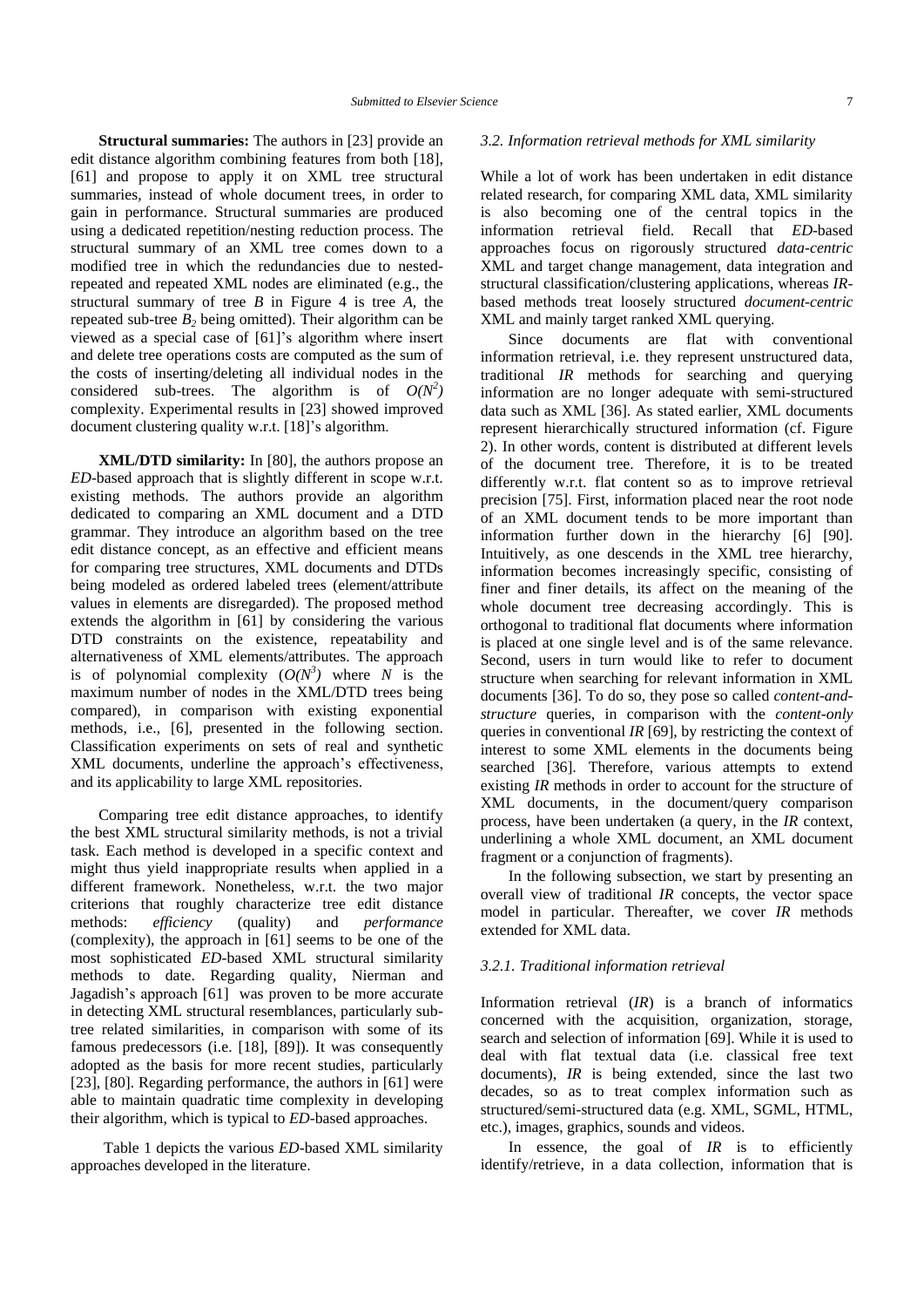relevant w.r.t. the user's needs [\[7\].](#page-22-9) While relevance in *IR* is a broad and imprecise notion, the abstract concept of *relevance* is generally concretized by the notion of *similarity* [\[65\].](#page-23-8) With conventional *IR*, documents and user queries usually consist of sets of keywords. Thus, identifying documents that are relevant (similar) to a given query comes down to:

- Comparing the keywords of each document in the document collection to those of the query,
- Ranking the documents w.r.t. their keyword similarities with the query (document selection is undertaken by defining a similarity threshold, e.g. range queries [\[1\]](#page-22-10) or KNN querie[s \[68\]\)](#page-23-9).

Keywords are commonly weighted in order to reflect their relative importance in the query/document at hand. The underlying idea is that terms that are of more importance in describing a given query/document are assigned a higher weight. As a weighting scheme, the standard *TF-IDF* (*Term Frequency – Inverse Document Frequency*) approach (and its variants) of the *vector space model* [\[69\]](#page-23-7) [\[70\]](#page-23-10) is usually used.

Note that various *IR* models, other than the vector space model, have been proposed in the literature, among which the Boolean model [\[46\],](#page-23-11) the probabilistic model [\[30\],](#page-22-11) the LSI (Latent Semantic Indexing) model [\[24\],](#page-22-12) the DFR (Divergence From Randomness) model [\[3\],](#page-22-13) etc. However, in this chapter, we restrict ourselves to the vector space model since it is the most commonly used, its performance being accredited in a broad variety of applications and scenarios (e.g., [\[19\],](#page-22-14) [\[21\],](#page-22-15) [\[27\]\)](#page-22-16).

Most attempts to extend *IR* techniques, so as to account for XML data, focus on *TF-IDF* and the *vector space model*. Therefore, we briefly review those notions prior to discussing XML *IR* approaches. In the standard vector space model, documents and queries are indexed in a similar manner, producing vectors in a space which dimensions represent, each, a distinct indexing unit *t<sup>i</sup>* . An indexing unit usually stands for a single term, i.e. a keyword<sup>1</sup>. The coordinate of a given document  $D$  on dimension  $t_i$ , is noted  $w_D(t_i)$  and stands for the weight of  $t_i$ in document *D* within a document collection.  $w_D(t_i)$  is computed using a score of the *TF-IDF* family, taking into consideration both document and collection statistics. Consequently, the relevance of a document *D* to a query *Q*, designated as *Sim(Q, D)*, is evaluated using a measure of similarity between vectors such as the inner product, the cosine measure, the Jaccard measure, the Dice coefficient, etc., [\[7\],](#page-22-9) [\[32\],](#page-22-17) [\[52\].](#page-23-12) For instance, the cosine measure, which is one of the most commonly used in the IR literature, is expressed as follows:

$$
\cos(\vec{Q}, \vec{D}) = \frac{\sum_{r=1}^{M} w_Q(n_r) \times w_D(n_r)}{\sqrt{\sum_{r=1}^{M} w_Q(n_r)^2 \times \sum_{r=1}^{n} w_D(n_r)^2}} \in [0, 1] \tag{1}
$$

As for the *TF-IDF* score, different variations have been proposed [\[69\],](#page-23-7) [\[70\],](#page-23-10) [\[71\].](#page-23-13) We give below the standard definition. The *TF-IDF* score, making up weight  $w_D(t_i)$ , comprises of two factor[s \[69\]:](#page-23-7)

- The *TF* (*Term Frequency*) factor which designates the number of times a term *t<sup>i</sup>* occurs in document *D* (document statistics). The underlying idea is that the importance of a given term  $t_i$  in describing a document *D* increases with the frequent use of *t<sup>i</sup>* in *D*.
- The *IDF* (*Inverse Document Frequency*) factor, emphasizing the fraction of documents that contain term  $t_i$  (collection statistics). The underlying idea is that the importance of a given term  $t_i$  in describing a document *D* decreases with the frequent use of  $t_i$  in the document collection.

A common *TF-IDF* mathematical formulation [\[70\],](#page-23-10) [\[71\]](#page-23-13) would be as follows.  $w_D(t_i) = TF \times IDF$  having:

- *-*  $TF = tf(t_i, D)$  underlining the number of times term  $t_i$ occurs in *D*
- $-$  IDF =  $\log$  $(t_i, D)$ *N*  $df(t_i, D)$ where *N* is the total number of

documents in the document collection, and *df(t<sup>i</sup> , D)* is the number of documents containing term *t<sup>i</sup>*

The *TF-IDF* score could also be normalized as detailed in [\[69\],](#page-23-7) for example:

$$
w_D(t_i) = \frac{tf(t_i, D) \times \log \frac{N}{df(t_i)}}{\sqrt{\sum_{t_i} \left( tf(t_i, D) \times \log \frac{N}{df(t_i)} \right)^2}}
$$
(2)

Because of its well known efficiency when dealing with flat textual data, various studies have focused on extending the vector retrieval *TF-IDF* based approaches so as to treat semi-structured data, i.e. XML. We cover those main approaches in the following section.

#### *3.2.2. Extending conventional information retrieval to deal with XML*

A number of techniques extending the vector space model towards effective XML information retrieval have been designed, namely [\[13\],](#page-22-18) [\[31\],](#page-22-1) [\[36\],](#page-23-6) [\[75\],](#page-24-11) [\[62\].](#page-23-14) Note that various other techniques, e.g. [\[4\],](#page-22-19) [\[56\]](#page-23-15) …, have also been proposed. Nonetheless, we limit our presentation here to the most basic studies, remaining approaches being covered in the applications' section.

**Indexing nodes:** In [\[31\],](#page-22-1) Fuhr and Großjohann define so-called *indexing nodes.* These are atomic units in the XML document, basically XML elements, which encompass disjoint sub-trees. Given these nodes, *TF-IDF*  weights can be computed locally, instead of being

<sup>&</sup>lt;sup>1</sup> A keyword can also consist of multiple words (phrase units).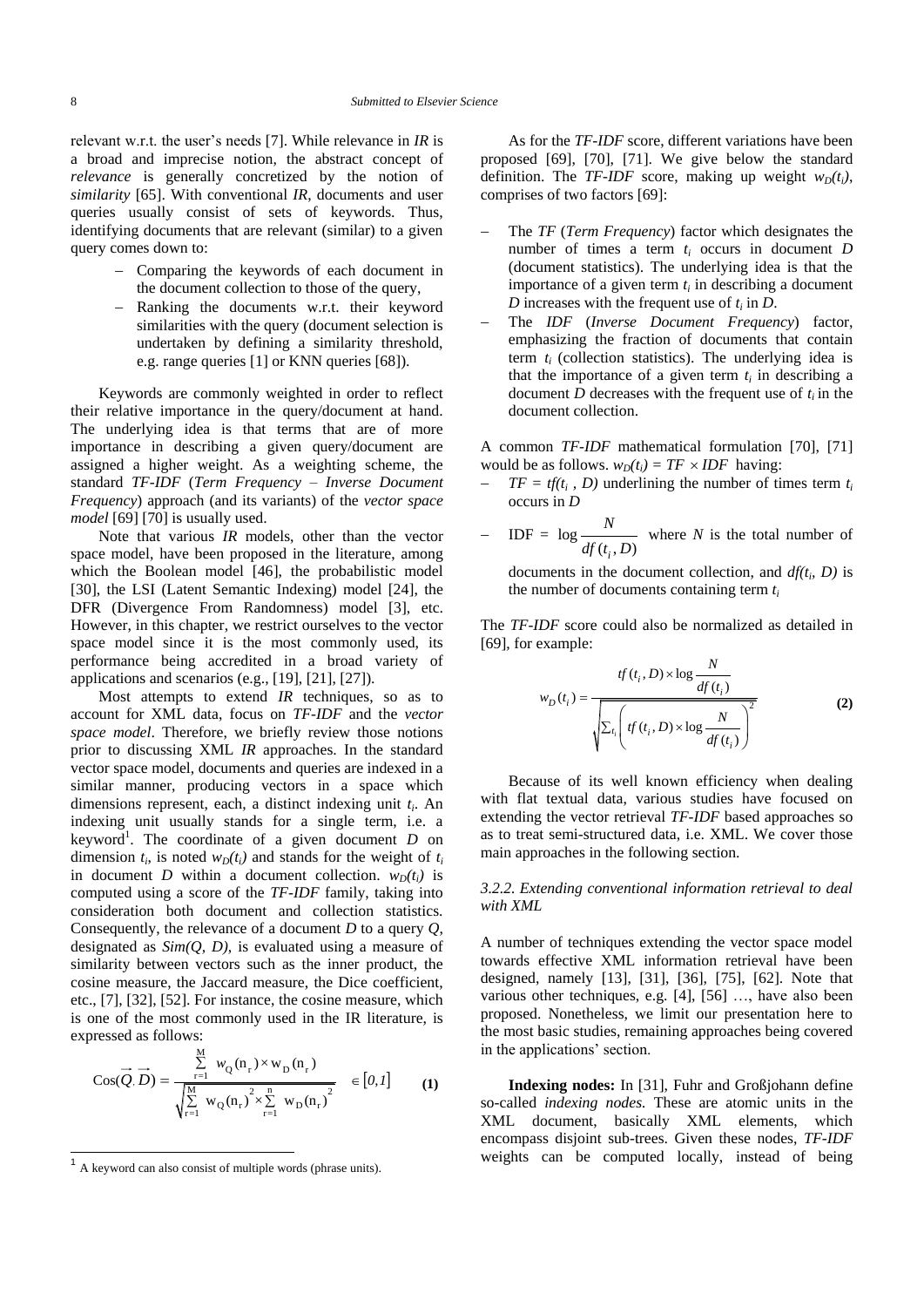evaluated w.r.t. to the whole document. The weights would then be *augmented*, down-weighting the statistics (*TF-IDF* values) when the terms are propagated upwards in the document tree, thus taking into account the hierarchical aspect of XML. The underlying idea is that: the larger the distance between a node and its ancestor, the lesser that node should contribute to the relevance of its ancestor's content [\[31\].](#page-22-1) Following Fuhr and Großjohann, the *indexing nodes* are to be identified explicitly in a dedicated XML grammar definition (that the authors identify as an *extended DTD*) corresponding to the XML document at hand (for instance, the following hypothetical element declaration *<!ELEMENT Professor (#INDEX)>* could designate that *Professor* elements in the XML document of Figure 5 are indexing nodes).

For example, in Figure 5, nodes *Professor* and *Student* are considered as *indexing nodes*. Thus, *TF-IDF* scores are computed for these nodes based on their textual content (e.g. for node *Professor*, scores for *"John"* and *"Cramer"* are computed). Then, these scores are propagated to upper nodes in the document tree, multiplying them by corresponding *augmentation weights* (e.g. for node *Professor*, *TF-IDF* scores are roughly multiplied by a factor of *0.6* when propagated to node *Department*, thus decreasing their relevance w.r.t. *Department*).



**Fig. 5 - XML document tree with predefined** *augmentation weights***.**

Note that while it employs *TF-IDF* scoring, the approach in [\[31\]](#page-22-1) is also built on concepts of the probabilistic *IR* model, using facts and rules to map the XML content and structure. Nonetheless, it constitutes the building blocks for a well known vector retrieval technique, i.e. [\[36\].](#page-23-6)

**Single/multi-category retrieval:** In [\[36\],](#page-23-6) Grabs and Schek build on Fuhr and Großjohann's approach [\[31\]](#page-22-1) by introducing the notion of *category*. Following Grabs and Schek, users may want to refer to a given part (category) of the XML document in isolation, requesting only content that is relevant to that category, i.e. *single category retrieval* (e.g. in Figure 5, the user might be interested in professors that only work in laboratories. Thus, only the contents of nodes *Professor* corresponding to category *Laboratory* should be considered when computing term

statistics. In other words, the score for term "John" – corresponding to *Professor John Peterson* – should not be affected by occurrences of "John" in elements outside the category *Laboratory*). Likewise, in other cases, users may request information from several categories, or they do not care to which category the requested content belongs, i.e. *multi-category retrieval* (e.g. in Figure 5, the user might be interested in all professors. Thus term statistics should be assessed taking into account all corresponding categories). To solve the category problem, the authors propose to keep the indexes for basic nodes (*indexing nodes* [\[31\]\)](#page-22-1) and to derive required indexes and statistics from the underlying basic ones on-the-fly, i.e. at query runtime. In other words, the vector space is generated dynamically following user information requests. That is what the authors identify as *flexible retrieval*, i.e. the users can dynamically – at query time – define the scope of their queries.

**Indexing based on term context:** In an attempt to further account for the XML structure in *IR*, Carmel *et al.* [\[13\]](#page-22-18) propose to extend the vector space model by replacing the basic indexing units, i.e. terms  $t_i$ , by pairs of the form  $(t_i, c_i)$  where each term  $t_i$  is qualified by the context in which it appears. The context of appearance of a term is the path for navigating the hierarchical structure of the XML document, from the root node to the node in which term *t<sup>i</sup>* occurs (e.g. in Figure 5, the first occurrence of term *John* will be associated with the path */Academy/Faculty/Department/Professor* as its context). The authors propose to compute weights of the form  $w_D(t_i)$  $c_i$ *i* and to extend query/document vectors accordingly. In addition, they suggest relaxing the query/document cosine similarity measure (more precisely the scalar product part) by accounting not only for exact "term in context" matching but also for context resemblance. They make use of a dynamic programming LCS (Longest Common Subsequence) algorithm [\[41\]](#page-23-16) to compute similarity values between contexts (paths), which are subsequently integrated in the cosine measure.

**Structural term indexing:** Another approach, extending the vector space model to incorporate XML document structure, is provided by Schlieder and Meuss in [\[75\].](#page-24-11) The authors extend the standard notion of term  $t_i$  to *structural term*  $T_i$ , a structural term being a labeled tree. Note that in [\[75\],](#page-24-11) queries are represented as labeled trees (thus including structural terms) and the query model is based on tree matching (the *unordered tree inclusion* variant is adopted [\[57\]\)](#page-23-17) as a simple means for formulating queries without knowing the exact structure of the XML data. Subsequently, the authors adapt the notions of term frequency (*TF*) and inverse document frequency (*IDF*) to the structural terms: a structural term *T* occurs in an XML document *D* if it matches D following the *unordered tree inclusion* matching operator (e.g., structural term *Professor/John* occurs two times in the XML document in Figure 5. Its *TF* score w.r.t. to the document at hand is equal to *2*. IDF scores are computed in the same manner).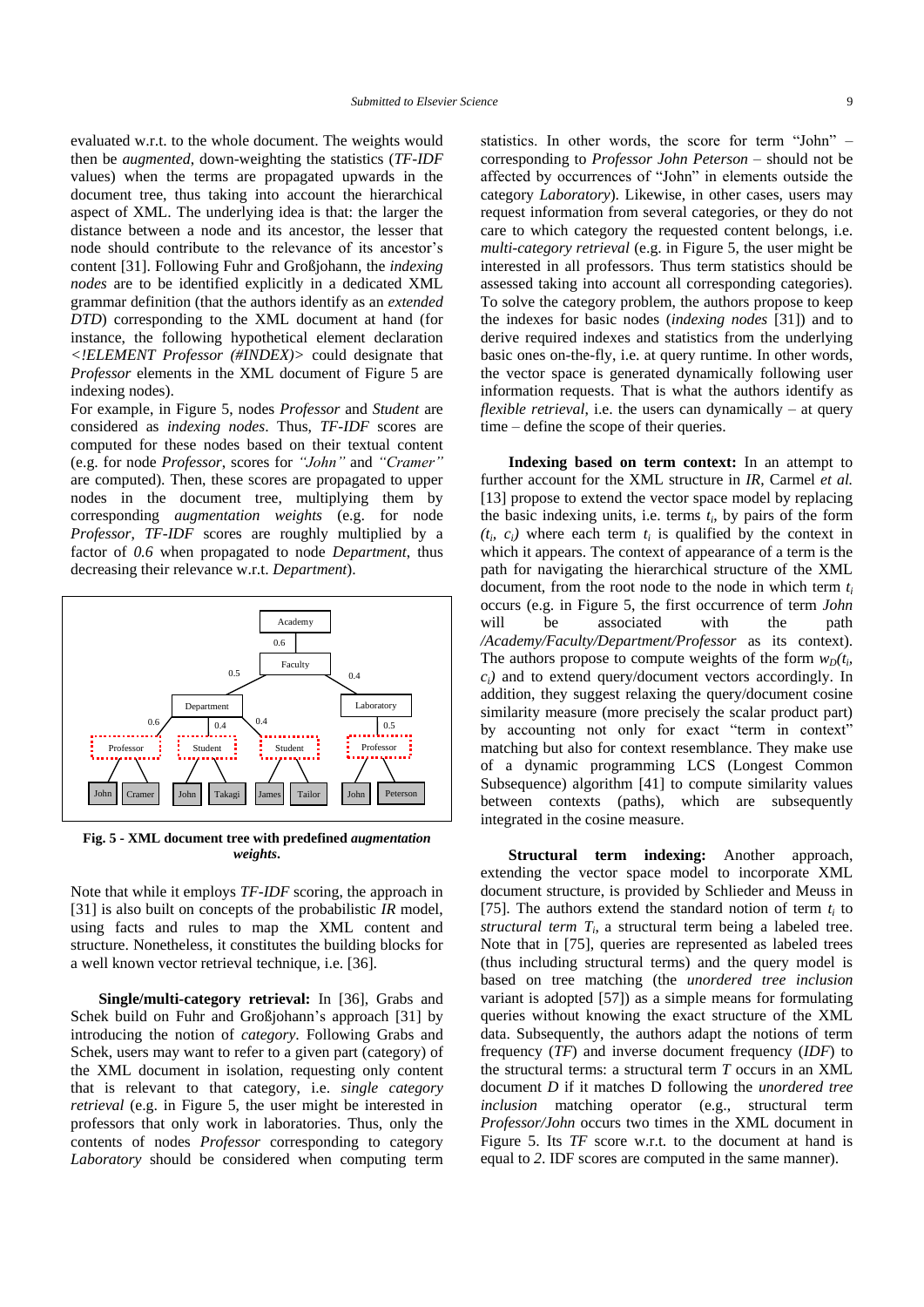**Flexible retrieval:** In addition, as in [\[36\],](#page-23-6) Schlieder and Meuss enable *flexible querying* in [\[75\]](#page-24-11) by introducing the notion of *logical XML document*. A *logical XML document* in a document collection is none other than a sub-tree of that collection (e.g. in Figure 5, not only the sub-tree rooted at the *Academy* node is a logical document, but also all its sub-trees, that is the sub-trees rooted at *Faculty*, *Department* and *Laboratory*, as well as each of the *Professor* and *Student* nodes). As a result, the user defines, via her query, the kind of logical documents to be retrieved. These are the documents having roots identical to that of the query. Similarly to [\[36\],](#page-23-6) *TF-IDF* scores are all computed at query time. The authors in [\[75\]](#page-24-11) also demonstrate that, by adjusting parameters of the retrieval process, their method can model both the classical vector space model (i.e. use of classical terms *t<sup>i</sup>* and *TF-IDF* statistics) and the original tree matching approach (*unordered tree inclusion*).

**Matrix model:** In [\[62\],](#page-23-14) Pokorny and Rejlek consider that previous XML *IR* methods, such as [\[13\],](#page-22-18) [\[31\],](#page-22-1) [\[36\],](#page-23-6) do not sufficiently consider the structure of XML documents in the retrieval process. In their study, Pokorny and Rejlek represent XML documents as matrices instead of simple vectors. In the vector space model, a weight  $w_D(t_i)$  is expressed by a real number (e.g. *TF-IDF* score) specifying the distribution of a term *t<sup>i</sup>* for the entire document. In the matrix model [\[62\],](#page-23-14) the weight of a term is expressed by a vector  $w_D(t_i)$  k. Such a weight should reflect the distribution of the term  $t_i$  in the XML structure of the document collection, w.r.t. to each path *k* occurring in the collection. Note that for simple path representations, the authors rely on a known DataGuide technique [\[34\],](#page-23-18) since the main idea of a DataGuide is to provide a summary of the structure of a document collection. As documents and queries are represented as matrixes, the similarity between a query and a document is evaluated as the correlation between corresponding matrixes, providing the basis for an enhanced structure-aware query system [\[62\].](#page-23-14)

Due to its novelty and relevance, XML *IR* is still very much in flux, new approaches being proposed regularly, which makes it obviously difficult to compare the various methods. The criterions needed to conduct the comparison, as well as the corresponding experimental framework, are continuously debated, namely in the  $INEX<sup>1</sup>$  campaigns dedicated to XML retrieval. Consequently, while it might seem early to survey XML *IR* at this point in time, we feel that a simple presentation of the proposed studies and their applications would motivate further innovations in the field.

Table 2 covers the central *IR*-based XML similarity methods developed in the literature.

l

#### *3.3. Other techniques for XML similarity*

While *ED* and *IR*-based XML comparisons cover a wide array of studies in the literature, several other approaches for evaluating XML similarity have been developed. Each of those exploits a different kind of technique (e.g., tag similarity, edge matching, path similarity…) and is dedicated to a specific application, some providing approximations of more complex existing approaches (mainly *ED*-based).

Note that due to the diversity of their underlying techniques, it is not a trivial task to categorize the various methods presented in this section. A classification based on application area is both difficult and restrictive since the same method could be exploited in various application domains (despite being developed or tested in a specific context). Thus, for clarity of presentation, we categorize methods following the nature of the XML data they treat: *structure-only* (disregarding XML element/attribute values) and *structure-and-content* similarity methods.

#### *3.3.1. Structure-only XML similarity methods*

XML element/attribute values are generally disregarded when evaluating the structural properties of heterogeneous XML documents, i.e., documents originating from different data sources and thus not conforming to the same grammar (DTD and/or XML Schema). Such methods are generally suitable for structural classification/clustering and XML structural querying applications (cf. Section 2.2).

**Tag similarity:** Since optimal *ED* algorithms usually require  $O(N^2)$  [\[10\]](#page-22-20) (complexity with early algorithms reaching  $O(N^4)$ , as shown in Section 3.1.2), various alternatives and approximations of the *ED* computational techniques have been developed in the literature, so as to reduce complexity. In particular, tag similarity is considered as the simplest measure for XML similarity, as it only evaluates how closely the set of element/attribute tags match between two XML documents. It was proposed as an alternative to more complex structural similarity methods, particularly *ED*-based, in the context of XML document clustering [\[10\],](#page-22-20) [\[61\].](#page-23-0) In short, it considers the intersection of the sets of tags, between the documents being compared, over the union. Nonetheless, using tag similarity, the structure of the documents is completely ignored, thus attaining low clustering quality (i.e., generated clusters do not correspond to the predefined ones) in comparison with *ED*-based methods [\[10\],](#page-22-20) [\[61\].](#page-23-0)

**Edge matching:** In [\[45\],](#page-23-19) Kriegel and Schönauer combine the simple node (tag) matching technique (estimating similarity between two XML documents based on their matching nodes, w.r.t. to specific node matching criterions – basically tag equality, completely ignoring the structure of the documents) and the *ED* concept. The authors put forward the *edge matching* approach: matching

<sup>&</sup>lt;sup>1</sup> INitiative for the Evaluation of XML Retrieval,

http://inex.is.informatik.uni-duisburg.de/.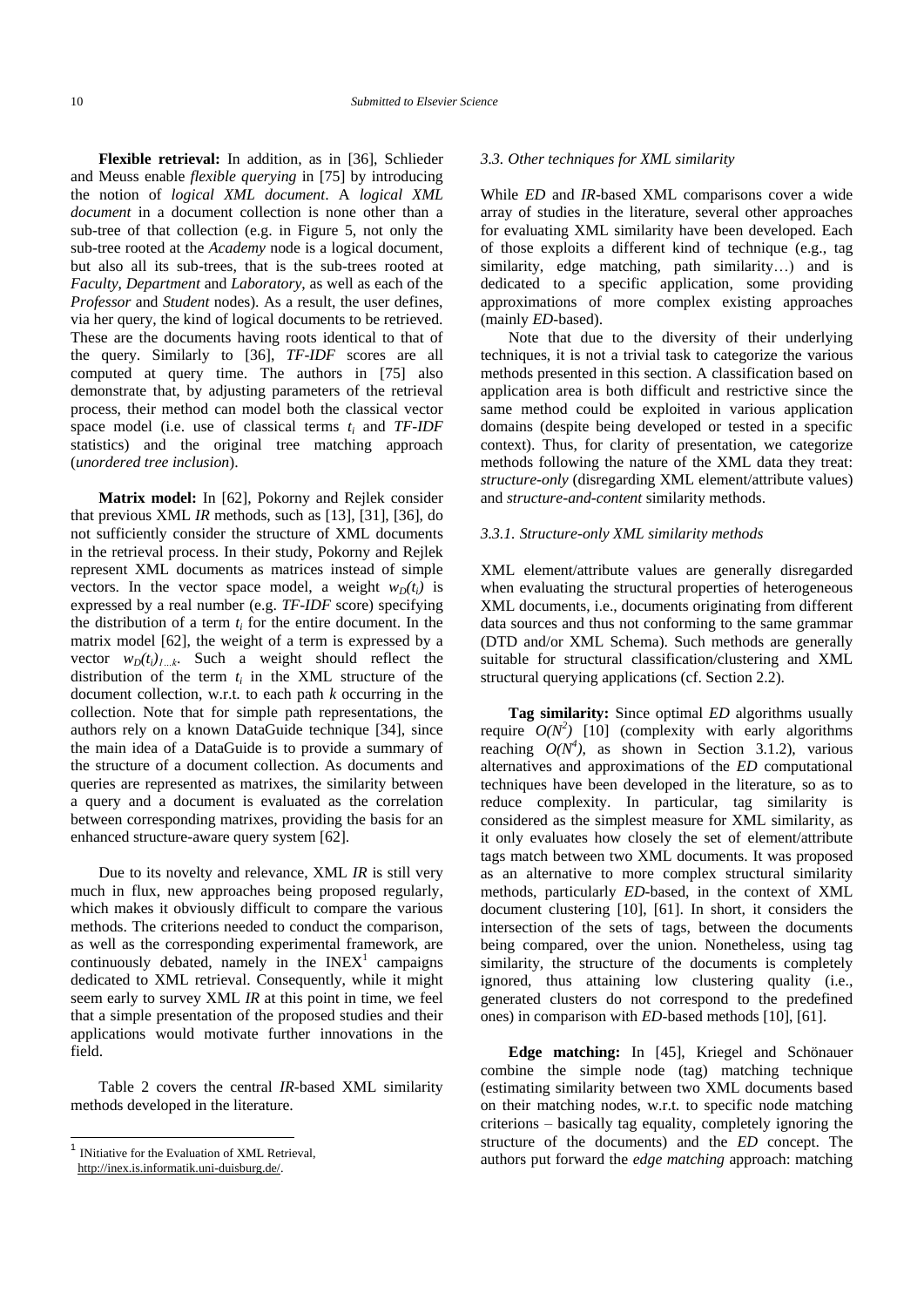the edges connecting XML nodes, thus taking into account the XML document's structure in the comparison process. The authors in [\[45\]](#page-23-19) demonstrate that the edge matching approach is a lower bound of the *ED* techniques (less accurate), and that it is of  $O(E^3)$  complexity (*E* is the maximum number of edges in the documents being compared, having *E=N-1* for XML trees, where *N* is the maximum number of nodes). A similar edge matching approach is provided in [\[49\]](#page-23-20) where authors represent XML documents as directed graphs (i.e graphs with directed edges) and define a distance metric that captures the number of common edges between the graph

representations of two XML documents.  
\n
$$
Dist(G_1, G_2) = \frac{1 - Edges(G_1) \cap Edges(G_2)}{Max\{Edges(G_1), Edges(G_2)\}}
$$
\n(3)

The authors show that the proposed metric is efficient in clustering XML documents, with respect to *ED*-based methods. The authors demonstrate that their approach is of  $O(N^2)$  complexity in the worst case scenario and state that it usually comes down to  $O(k \times N)$  where *k* is a small multiple of *N* (recall that *N* is the maximum number of nodes in the XML documents being compared)

**Path similarity:** The authors in [\[10\],](#page-22-20) [\[64\]](#page-23-21) describe the structure of an XML document as a set of paths (starting from the root node and ending in the leaf nodes of the XML document tree, taking into account all the paths in between, e.g. the path set of the second XML tree in Figure 3.h is *{r/a/c, r/a/d, r/a, a/c, a/d}*). Subsequently, XML documents are compared w.r.t. their corresponding sets of paths: the more paths two XML documents share in common, the more similar they are. The path similarity method is shown to be of linear time complexity [\[64\].](#page-23-21) Its complexity can be reduced to  $O(1)$  when coupled with the shingle technique [\[9\]](#page-22-21) to create constant sized representations of arbitrary documents [\[10\].](#page-22-20) XML document clustering experiments in [\[10\]](#page-22-20) and [\[64\]](#page-23-21) show that the path similarity method provides fairly accurate similarity results w.r.t. tree *ED* comparisons.

In [\[42\],](#page-23-22) the authors extend a variant of the *set of paths* technique and consider *sets of XPaths*<sup>1</sup> . Classic paths underline parent/child relationships in the XML document tree, ignoring sibling information. Nonetheless, *XPaths* (e.g., *r[1]/a[1]/c[1], r[1]/a[1]/d[1]*, describing XML document tree in Figure 3.h) incorporate some sibling information. An *XPath* underlines, for a given node, how many preceding siblings have the same label (It does not capture sibling information about nodes whose labels are different from the given node, which is explicitly stated by the authors). Experimental results in [\[42\]](#page-23-22) show that the *set of XPaths* approach (describing XML documents as *sets of XPaths* and consequently comparing the corresponding sets) yields better clustering quality than the classic *set of paths* variant considered in the study.

l

**Set similarity:** In [\[11\],](#page-22-22) Candillier *et al.* represent XML documents as sets of attribute-values, including: the set of parent-child relations (i.e., edges), the set of next-sibling relations and the set of distinct paths starting from the root. Using this representation, the authors perform XML documents classification and clustering, applying methods developed in [\[63\]](#page-23-23) and [\[12\]](#page-22-23) respectively. However, the approach is not compared to existing methods which could also be utilized for classification/clustering purposes (e.g., *ED*-based, tag similarity, edge matching or path similarity).

**Fast Fourier Transform:** An original XML similarity approach, developed in the context of XML document clustering, is presented in [\[29\].](#page-22-24) Here, Flesca *et al.* represent the structure of an XML document as a time series (disregarding OLTs), each tag occurrence of an XML element/attribute corresponding to an impulse. Subsequently, they determine the degree of structural similarity between documents by analyzing the frequencies of the Fast Fourier Transform of corresponding time series. The overall complexity of Flesca *et al*.'s approach [\[29\]](#page-22-24) simplifies to that of the FFT:  $O(N \times log(N))$ . However, the author in [\[10\]](#page-22-20) provides an experimental critique of Flesca *et al.*'s FFT method [\[29\].](#page-22-24) While it runs faster than a variant of tree *ED*-based approaches, Buttler in [\[10\]](#page-22-20) concludes that the FFT approach does not offer an accurate measure of similarity. Clustering experiments, conducted on both real and synthetic XML data, show that the FFT method always yields the highest error rates (largest number of misclustered documents, i.e. documents put in wrong clusters).

**Structural similarity via Entropy:** In [\[40\],](#page-23-24) Helmer introduces a method for measuring the structural similarity between XML documents using entropy (i.e., information distance). The method consists of two main steps. First, the author extracts structural information (tag sequences, edges and paths) from the documents at hand. Second, the structural *informations* concerning each document *X* and *Y* are concatenated and then compressed (obtaining *C(X)*. *C(Y)* and *C(XY)* as the lengths of the compressed files corresponding to the structural *informations* of documents *X*, *Y* and their concatenation respectively). The

compressions are hence exploited in computing entropy:  
\n
$$
Sim_{\text{Entropy}}(X, Y) = \frac{C(XY) - Min\{C(X), C(Y)\}}{Max\{C(X), C(Y)\}}
$$
 (4)

The rationale behind this original method is the following: *the more overlap between documents, the better the compression rate will be*, and thus the higher the similarity. The approach is of *O(N+M)* complexity, where *N* and *M* are the respective numbers of elements in the documents being compared. The author compared his method to one of the main *ED*-based XML similarity approaches [\[61\],](#page-23-0) to the *Fast Fourier Transform* method [\[29\]](#page-22-24) as well as to a *path similarity* variant [\[10\].](#page-22-20) Clustering experiments show that the proposed method produces higher document clustering quality than [\[29\]](#page-22-24) and [\[10\],](#page-22-20) and that it's on a par (and in certain test cases better) than the *ED*-based method in [\[61\].](#page-23-0)

<sup>1</sup> http://www.w3c.org/TR/xpath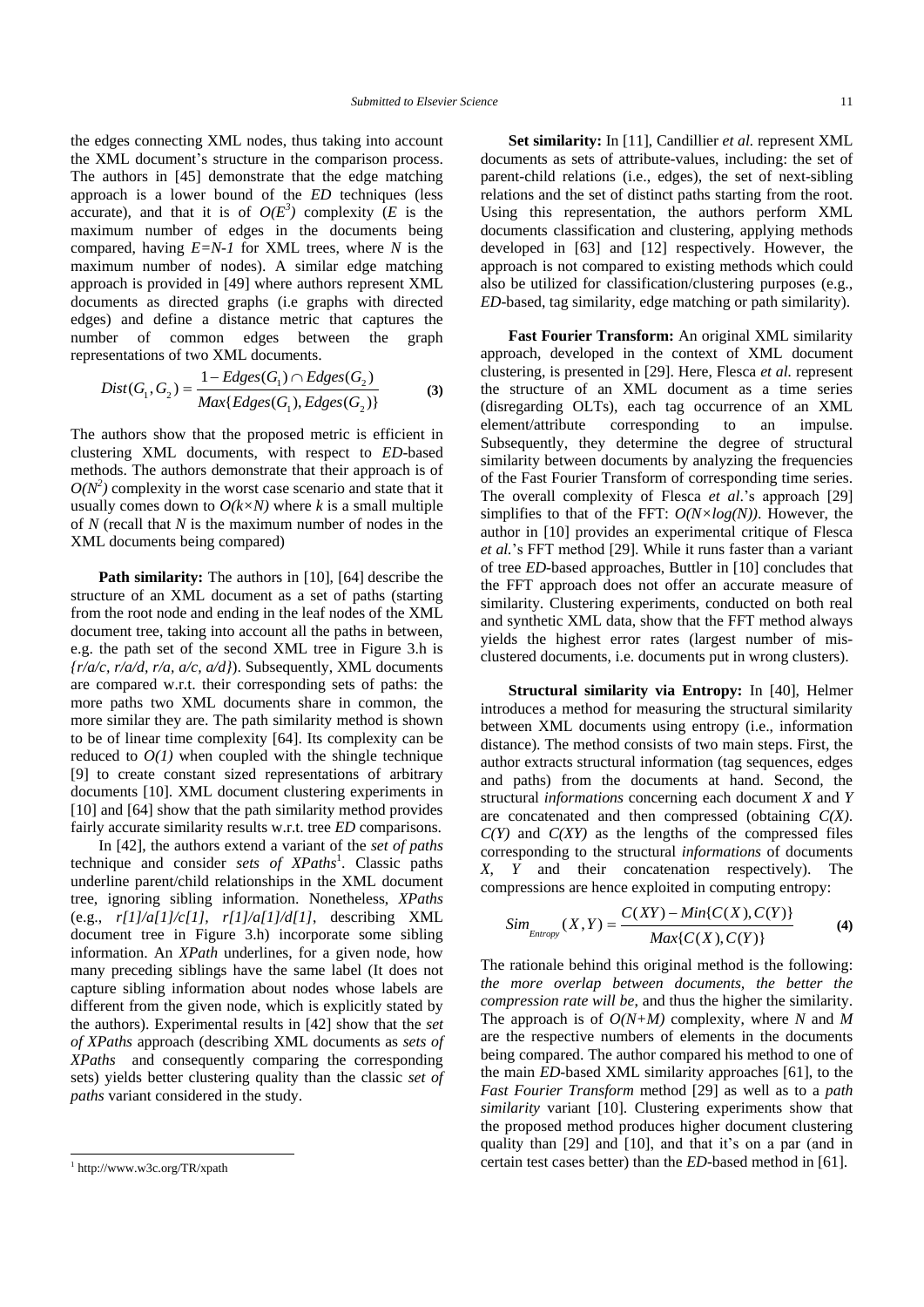**Structural pattern matching:** Alternatively to document/document comparison methods, an approach for document/pattern comparison is provided by Sanz *et al.* in [\[72\].](#page-24-12) It is dedicated to structural ranked XML querying, searching for a given XML pattern (XML tree) in a document collection. It starts by matching an XML pattern to sub-trees in the XML data tree, taking into account node label similarity. Node labels  $l_1$  and  $l_2$  are considered similar if:  $l_1$  is identical to  $l_2$ ,  $l_1$  is a synonym of  $l_2$  w.r.t. a given thesaurus, or  $l_1$  is syntactically similar to  $l_2$  w.r.t. to a string matching technique (e.g., string edit distance [\[48\]\)](#page-23-4). In a subsequent phase, the hierarchical structure of nodes is considered to identify, among the possible matches, those that are structurally more similar. Dedicated indexing structures (underlining the label, pre-order, post-order and depth of each node) are utilized for representing patterns and regions in the document collection. Timing results in [\[72\]](#page-24-12) show that performance is linearly dependent on the size, in number of nodes, of the result set (w.r.t. the considered pattern).

**XML/DTD similarity:** A method for measuring the structural similarity between an XML document and a DTD grammar is provided by Bertino *et al.* in [\[6\].](#page-22-3) The proposed algorithm takes into account the level (i.e. depth) in which the elements occur in the hierarchical structure of the XML and DTD tree representations. Elements at higher levels are considered more relevant, in the comparison process, than those at lower levels. The algorithm also considers element complexity (i.e. the cardinality of the sub-tree rooted at the element) when computing similarity values. The authors state that their approach is of exponential complexity. They show that complexity becomes polynomial  $(O(\Gamma^2 \times (N+M)))$ where  $M$  is the number of nodes – elements/attributes – in the XML document tree,  $N$  the number of nodes  $$ elements/attributes as well as ?, \*, +, *And*, *Or* operators – in the DTD tree, and *Γ* the maximum number of edges out coming from a node of the XML document) if the following assumption holds: *In the declaration of an element, two sub-elements with the same tag are forbidden*. The authors also provide a detailed discussion of the possible applications for such an approach, mainly document classification (cf. Section 4).

#### *3.3.2. Structure-and-content XML similarity methods*

While different methods to XML similarity, disregarding element/attribute values and focusing on the structural properties of XML data, have been proposed in the literature, many others consider values in their similarity computations. Methods of the latter group target XML documents which are less structurally disparate (they might originate from the same data source, and might even conform to the same grammar), and are mainly developed in the contexts of XML change management, data integration and *structure-and-content* ranked querying.

**Leaf node clustering:** In the context of XML data integration (cf. Section 4), Liang and Yokota provide in [\[51\]](#page-23-2) an approximate XML similarity method based on leaf nodes (leaf node values in particular), entitled *LAX* (Leafclustering based Approximate XML join algorithm). Following *LAX*, the approximate similarity between two trees is estimated as the mean value of the similarity between their corresponding sub-trees (an algorithm dedicated for segmenting XML documents into independent sub-trees, to be treated via *LAX*, is also provided in [\[51\]\)](#page-23-2). The similarity degree between two subtrees is determined as the percentage of the number of matched leaf nodes (pairs of leaf nodes that have the same data value) out of the total number of leaf nodes in the subtrees. The approach is of overall complexity  $O(N^2)$  where N is the maximum number of nodes in the XML documents being compared. Experiments in [\[51\]](#page-23-2) show that *LAX* is, in general, effective in assessing XML documents similarity, w.r.t. to tree *ED*. Nonetheless, the authors state that when large XML documents come to play, i.e. when documents have to be fragmented to fit in main memory, similarity results might not be optimal (Note that following *LAX*, the similarity between two tree documents depends on those of their sub-trees. As a result of fragmentation, sub-trees that share the largest similarities  $-$  i.e. matching sub-trees  $$ might not be detected, each group of fragments being treated separately. Hence suboptimal tree comparison results are attained). Recall that the author in [\[18\]](#page-22-7) provides an approach (*ED*-based) capable of comparing XML documents that are too large to fit in main memory, without affecting the algorithm's optimality. Despite the fact that the approaches target different application domains (the latter being primarily developed for change management purposes), it could have been interesting to compare the two methods.

**Document List similarity:** In [\[43\],](#page-23-25) Kade and Heuser develop a method for comparing XML documents as *documents lists*. The comparison process is undertaken in two steps. First, each and every sub-tree of the document tree is traversed, producing for each sub-tree, a string made of the contents (values) of all the sub-tree's leaf nodes merged together. The result is a set of tuples of the form *<path, content>*, one for each node in the XML tree (e.g., the tuple corresponding to node *Department* in Figure 5 is *<Academy/Faculty/Department, "John Cramer John Takagi James Tailer">*). This representation of the XML document is called *document list*. The second step of the comparison process consists in comparing the obtained *document lists*, identifying matching nodes (tuples) following their content and label similarities (using string based comparison techniques, e.g., string edit distance [\[48\],](#page-23-4) as well as path similarities (using path-based comparison methods such as the ones described in the *Path similarity* paragraph above). Nodes having a pair-wise similarity value above a predefined threshold are considers as matching nodes. Note that authors only consider pairs of matching nodes to be significant in computing overall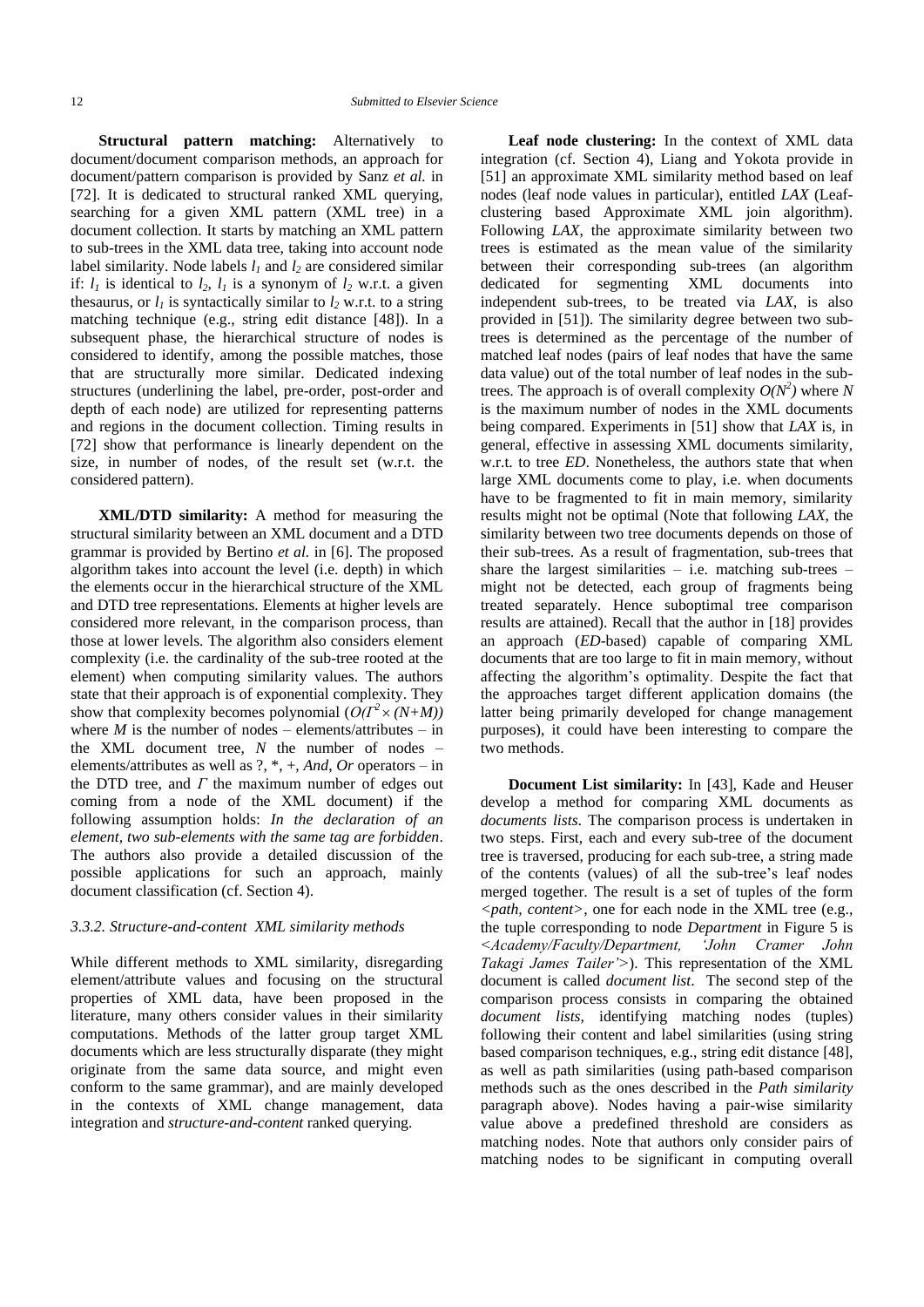XML document similarity (Document similarity is computed as the average of all similarity scores between matching nodes). However, in discussing their experimental results, they suggest to relax this criterion so as to decrease document similarity w.r.t. to the number of unmatched nodes, to get more accurate comparison results. Ranking experiments are conducted on (only) synthetically generated documents. The authors explain that they could not find real XML data suitable for their experiments.

**Object Description similarity:** Weis and Naumann in [\[86\]](#page-24-3) put forward a method entitled *Dogmatix* for comparing XML elements (and consequently documents) based on their direct values, as well as corresponding parent and children similarities. It is developed in the context of duplicate element detection, i.e., identifying elements that represent the same real world entity, and is geared toward data integration. The method consists of three main steps: i) candidate detection, ii) object description and ii) similarity computation. The first step identifies, in the XML documents being compared, which elements are relevant for comparison, i.e., elements that might describe the same real world entity. Hence, a predefined mapping between the elements of grammars describing the XML documents at hand, and real world entities, is provided as input to the process. The second step comes down to defining the descriptions of those elements, entitled *object descriptions (ODs)*. For a given element *e0*, the *object description* comprises of a set of *<name, value>* tuples underlining  $e_0$ 's value, sibling, children and/or parent data, and are identified using dedicated heuristics and conditions. Heuristics are such as *r-distant descendents*, considering the first *r* elements which depths in the document do not differ more than radius *r* form element  $e_0$ 's depth itself. For example, the *OD* of element *Department* (cf. Figure 5) following heuristic *r-distance descendents* at radius *r=1* is *{<Professor, John Cramer>, <Student, John Takagi>, <Student, James Tailor>}*. Similar heuristics are proposed for identifying sibling and parent data descriptions. The third step of the comparison framework consists in comparing XML elements based on their *object descriptions*. Textual values are compared using a variation of string edit distance [\[48\].](#page-23-4) Overall element similarities are evaluated using a variation of the *IDF* score (*Inverse Document Frequency*) [\[69\],](#page-23-7) considering the number of matched *OD* tuples (which similarity is above a given threshold) over the total number of tuples in the two *ODs* corresponding to the elements being compared. The similarity between two XML documents is evaluated as that of their root elements. Experimental results in [\[86\]](#page-24-3) show that *Dogmatix* is effective in identifying real and synthetic duplicate XML elements/documents.

**Bayesian Networks:** Another interesting approach to duplicate detection is developed in [\[47\].](#page-23-3) It considers the complete sub-structure (children and descendents) of each element in the documents at hand (not part of the element sub-structure as in [\[86\],](#page-24-3) i.e., practically direct children). It follows a probabilistic approach, using a Bayesian network to combine the probabilities of children and descendents being duplicates, for a given pair of XML elements in the documents being compared. The similarity between two XML documents corresponds to the probabilities of their root nodes being duplicates. Documents being compared should conform to the same grammar so as to construct the Bayesian network. The latter strictly follows the underlying document grammar. If documents are not well formed w.r.t. to the same grammar, a grammar matching phase should precede the construction of the Bayesian network. The approach's complexity comes down to  $O(N^2)$  in the worst case scenario, where *N* is the maximum number of nodes in the documents being compared. Experimental results in [\[47\]](#page-23-3) show that the proposed method is, in general, more effective in detecting duplicates, in comparison with *Dogmatix* [\[86\].](#page-24-3) The authors however stress on the need for further improvements, particularly concerning the use of *IDF* (*Inverse Document Frequency*), which was proven effective with *Dogmatix*, particularly when the compared documents encompass many elements with dummy or repeated values (For instance, the *actor role* or *production year* element values, in a given XML document describing movies, are not as discriminating in identifying movies, as the movie's *title* value. This can be taken into account using *IDF*, since the same *role*/*year* values could appear in many movies, whereas the *title* value does not).

**Pattern matching:** An approach for document/pattern comparison, developed in the context of data integration and XML querying, is proposed in [\[26\].](#page-22-25) Dorneles *et al.* model XML documents and patterns as ordered labelled trees, and evaluate document/pattern similarity using different metrics dedicated to atomic elements (i.e., leaf nodes in the XML tree) and complex ones (encompassing other elements, i.e., inner nodes in the XML tree) respectively. On one hand, authors consider atomic element metrics to be dependent on the domains of corresponding values (texts, dates, numbers, …) and thus do not detail this issue. On the other hand, they distinguish between complex *collection* and *tuple* element metrics. Following Dorneles *et al.* [\[26\],](#page-22-25) a *tuple* element is made of different sub-elements (e.g., root node *a* of *Tree C* in Figure 4) whereas a *collection* element encompasses repetitions of the same sub-element (e.g., node *a* of *Tree B* in figure 4). Metrics are provided for both types of complex elements. These are recursively evaluated, exploiting the atomic element metrics, so as to quantify the similarity between the XML pattern and document trees at hand. Note that this method is dedicated to comparing documents and patterns which are fairly similar. The authors state that the satisfactory evaluation of XML element similarities, following their method, requires the compared elements to share the same contexts (their root paths should be identical) and have similar children. Authors in [\[26\]](#page-22-25) do not compare their method's quality levels to existing approaches, mainly those targeting ranked XML querying (e.g., *IR*-based). That is probably due to the complex nature of such a task, as discussed in Section 3.2.2.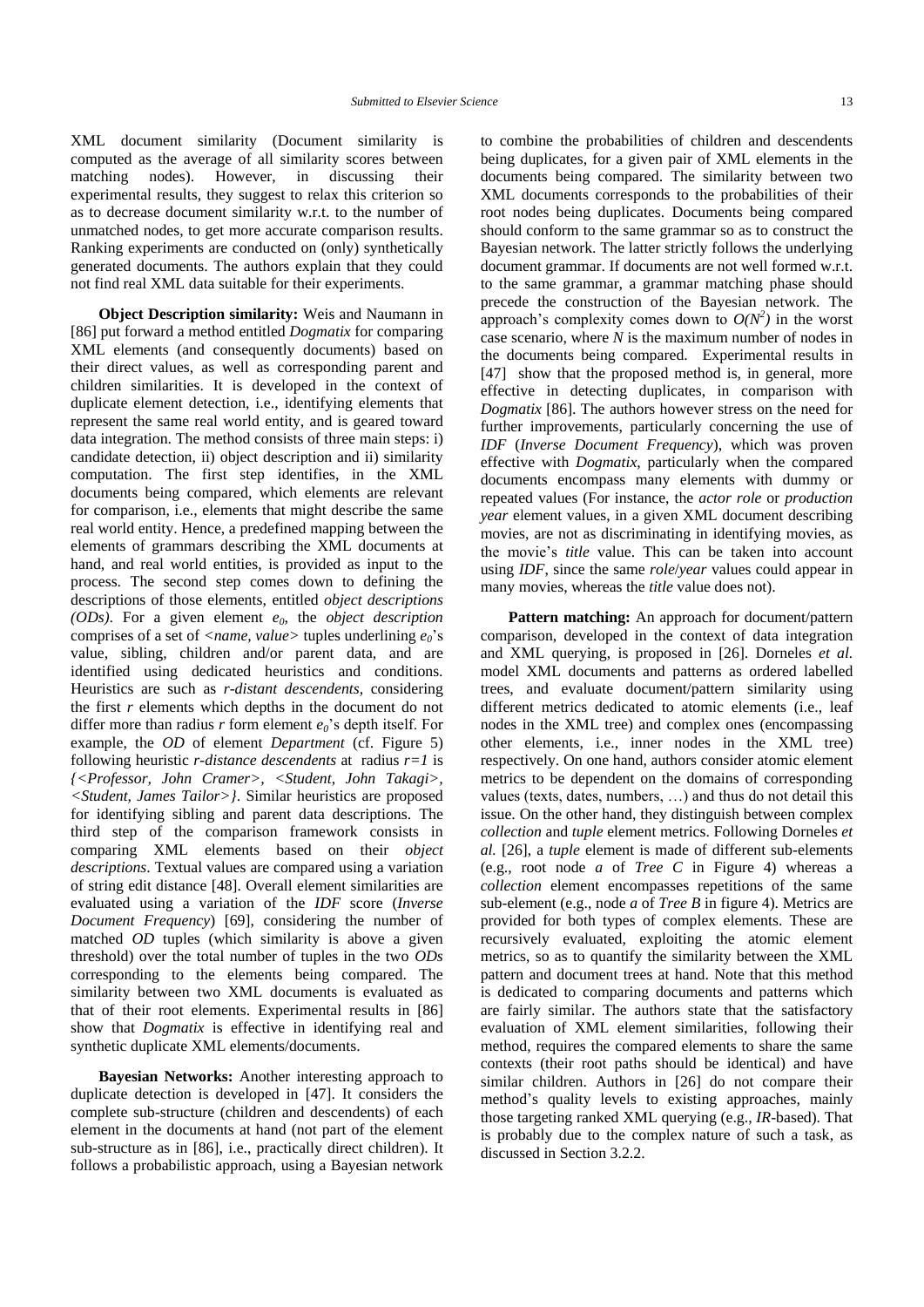Table 3 depicts the various XML similarity methods discussed above, along with their basic features and application domains.

#### **4. Applications of XML similarity**

The use of XML similarity ranges over a wide spectrum of applications which can be classified in four major groups: i) data warehousing, ii) XML classification/clustering, iii) XML data integration, and iv) ranked XML querying.

#### *4.1. Data warehousing: version control and change management*

One of the main applications of XML comparison is to provide support for the control of changes in a warehouse of XML documents. In such a context, an *ED*-based measure (via an *edit distance algorithm*, which can also be identified in this context as a *differencing algorithm*, or simply *diff*), i.e. a similarity measure that provides *deltas* (basically *edit scripts*), is required. The *deltas* offer means to change detection and representation between XML documents, and constitute the building blocks for XML versioning [\[16\]\[17\]](#page-22-4)[\[18\]\[20\].](#page-22-7) *Deltas* resemble traditional logs in database systems, and similarly to databases, one can find many applications that require access to logs [\[55\].](#page-23-26)

**Versions and querying the past** [\[18\]\[20\]](#page-22-7)[\[55\]\[84\]:](#page-23-26) One may want to view or access a version of a particular document, (part of) a Web site, or the results of a continuous query. This is the standard use of versions, namely recording history (i.e. obtain an old version of an XML document). Later, one might want to ask a query about the past (e.g. ask for the value of some XML element at some previous time) and to query changes (e.g. ask for the list of items recently introduced in a document/catalog). Since the *deltas* can be stored as XML documents, such queries become regular queries over documents.

**Learning about changes:** The edit distance algorithm constructs a possible description of the changes. It allows to find, mark-up, and browse changes between two or more versions of a document and also to update the old versions of the document. This is in the spirit, for instance, of the Information and Content Exchange,  $ICE<sup>1</sup>$  [\[85\].](#page-24-13) Also, different users may modify the same XML document offline, and later want to synchronize their respective versions. The edit distance algorithm could be used to detect and describe the modifications in order to detect conflicts and solve some of them [\[20\].](#page-22-5)

**Monitoring changes:** In the *Xyleme* project for instance [\[20\],](#page-22-5) [\[55\],](#page-23-26) [\[60\],](#page-23-27) monitoring changes serves as the first facet to query subscription and notification systems.

l

The authors implement a subscription system [\[60\]](#page-23-27) that allows detecting changes of interest in XML documents, e.g. that a new product has been added to a catalogue. At the time the *delta* is computed (e.g. the edit distance algorithm is executed), the system verifies for each atomic change whether this change is monitored by some subscription (e.g. the insertion of a new item in the XML document, a deletion of a given item, etc.). Note that this is relevant to ICE which also provides a protocol for notification.

**Archiving:** Archiving is straightforward in this context. It suffices to store the sequence of *deltas* before a certain date to archive corresponding XML data [\[55\].](#page-23-26)

**Mirroring:** XML comparison, via edit distance algorithms, can also be used to reduce the amount of data transmitted over a network in mirroring applications [\[18\].](#page-22-7) Popular Web and FTP servers often have dozens of mirror sites around the world. Changes made to the master server need to be propagated to the mirror sites. Ideally, the users or programs making changes would keep a record of exactly what data was updated. However, in practice, due to the autonomous and loosely organized nature of such sites, there is no reliable record of changes [\[18\].](#page-22-7) Therefore, efficient mirroring requires *diff* algorithms that compute and propagate only the difference between the data version at the server and that at a mirror site.

#### *4.2. XML classification and clustering*

Among the main uses of XML similarity/comparison are the classification and clustering of XML documents.

**XML classification:** XML similarity/comparison enables the classification of XML documents gathered from the web against a set of XMl grammars (DTDs or XML schemas) declared in an XML database. The scenario provided by Bertino *et al.* [\[6\]](#page-22-3) comprises a number of heterogeneous XML databases that exchange documents among each other, each database storing and indexing the local documents according to a set of predefined DTDs. Consequently, XML documents introduced in a given database are matched, via an XML structural similarity method, against the local DTDs. Note that *matching*, in such an application, can be undertaken using an XML document/DTD comparison method (like the one proposed in [\[6\]](#page-22-3) for measuring the similarity between an XML document and a DTD definition) or via an XML document/document comparison method (e.g., one of the methods described previously for comparing two XML documents). Following the latter strategy, the DTD will be exploited as a generator of XML document structures (set of possible document structures valid for the DTD is considered). Then, for each document structure, algorithms for measuring the structural similarity between XML documents, e.g. [\[18\],](#page-22-7) [\[23\],](#page-22-2) [\[61\],](#page-23-0) can be applied. The matching resulting in the highest similarity value can be

<sup>1</sup> In the context of electronic commerce, the ICE is a standard that supports exchanging information about changes of a set of web pages. It is also based on *deltas* and snapshots of the data [\[85\].](#page-24-13)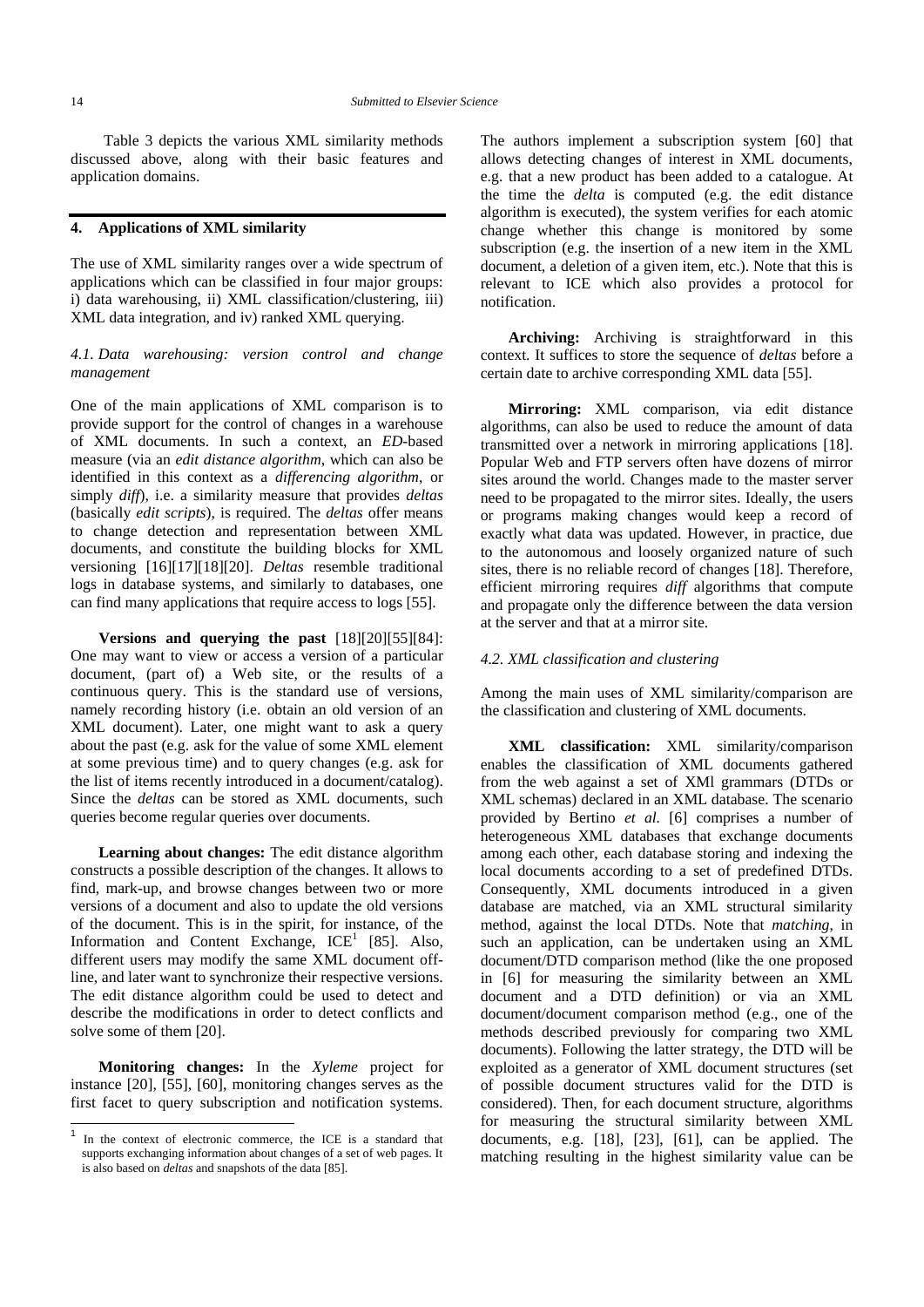considered as the best candidate, the corresponding similarity value being considered as the structural similarity score between the document and the DTD). In such an application, a similarity threshold should be identified (by the user or the system), underlining the minimal degree of similarity required to bind an XML document to a DTD [\[6\].](#page-22-3) The DTD, for which the similarity degree is highest, and above the specified threshold, is selected. Thus, the XML document at hand is accepted as valid for that DTD. When the similarity degree is below the threshold, for all DTDs in the XML database, the XML document is considered *unclassified* and is stored in a repository of unclassified documents. As a result, none of the protection, indexing and retrieval facilities specified at DTD level can be applied to such documents [\[6\].](#page-22-3)

**XML clustering:** Grouping similar XML documents together can improve data storage indexing [\[76\],](#page-24-14) and thus positively affect the retrieval process. For instance, if two documents/elements are similar, it is likely that they both either satisfy or not a given query. Therefore, when grouped together, similar documents/elements would be much easier to retrieve than when scattered at different locations in the storage device [\[49\].](#page-23-20)

XML clustering can also play a major role in effective DTD extraction [\[33\].](#page-22-26) A lot of XML documents found on the web are heterogeneous and lack predefined grammars (DTDs or schemas). Nonetheless, having knowledge of the grammar, for a set of XML documents, can be valuable for the protection, indexing, querying and retrieval of these documents [\[6\],](#page-22-3) [\[61\].](#page-23-0) Just as schemas are necessary in traditional DBMS, the same is true for DTDs and XML databases. Given a collection of heterogeneous XML documents, constructing a single DTD for all these documents would lead to a far too general definition, which would not be of much of use. However, when structurally similar documents are clustered together before the DTD extraction process, a more accurate and specific DTD will be constructed for documents in each cluster [\[61\].](#page-23-0)

Clustering can also be critical in information extraction. Current information extraction methods either implicitly or explicitly depend on the structural features of documents [\[10\].](#page-22-20) Based on structural clustering, it would be much easier to automatically identify the sets of XML documents that are useful to information extraction algorithms, and that would produce meaningful results.

#### *4.3. Data integration*

XML similarity/comparison is also a central issue in data integration. One of the main features of XML is that it can represent different kinds of data from different data sources, mainly on the web. Nonetheless, XML documents from different data sources might contain nearly or exactly the same information but might be constructed using different structures. In addition, even if two documents express similar contents, each of them may have some extra information w.r.t. to the other. Thus, one needs an effective

XML similarity measure in order to integrate such data sources, so that the user can conveniently access and acquire more complete information [\[38\],](#page-23-28) [\[50\],](#page-23-29) [\[51\].](#page-23-2)

More precisely, the problem of integrating two XML data sources, from a similarity/comparison point of view, comes down to performing an *approximate join* between these sources using a predefined XML similarity measure (most likely a tree edit distance based measure). Given two XML sources,  $S_I$  and  $S_2$ , a similarity threshold *s*, and a function  $Sim(d_1, d_2)$  that assesses the similarity between two documents  $d_1 \in S_1$  and  $d_2 \in S_2$ , the *approximate join* between data sources  $S_I$  and  $S_2$  reports in the output all pairs of documents  $(d_1, d_2) \in S_1 \times S_2$  such that  $\text{Sim}(d_1, d_2)$  $\geq$  *s* [\[37\]\[38\].](#page-23-1) Subsequently, integrating the identified pairs of documents to form unified views of the data can be undertaken.

#### *4.4. Ranked XML querying*

With the increasing use of XML, specifically on the web, efficient retrieval of XML documents becomes more and more important [\[31\].](#page-22-1) The database community has proposed several languages for querying XML, including XML-QL [\[25\],](#page-22-27) XQL [\[67\]](#page-23-30) and XQuery [\[15\].](#page-22-28) However, these languages are based on exact matching and do not support ranked queries via textual/structural similarity. Therefore, several attempts have been made to extend these query languages in order to support ranked results, which is where XML similarity techniques come to play.

While most approaches in this framework are based on extensions of the vector space model, the query model used varies with each approach. In [\[31\],](#page-22-1) the authors extend XQL, introducing the query language XIRQL which incorporates the notions of term weights and vague predicates. In [\[13\],](#page-22-18) Carmel *et al.* avoid defining a new XML query language and allow the users to express their information needs as simple XML fragments (i.e. parts of XML documents). The underlying idea is to give less control to the user when formulating queries, and to focus most of the logic in the ranking mechanism in order to best meet the user's needs (similarly to *free text* query mechanisms in traditional *IR*). In [\[75\],](#page-24-11) Schlieder and Meuss support structured queries, i.e. queries are labeled trees, and thus give further attention to XML structure in the retrieval process. Another study by Schlieder [\[74\]](#page-24-2) introduces a simple query language entitled approXQL that supports hierarchical Boolean-connected query patterns. The interpretation of approXQL queries is founded on costbased query transformations where queries/documents are modeled as labeled trees. Thus, a tree edit distance (approximate tree matching) variation is used to compute the cost of a sequence of transformations between a query and the data and is used to rank the results. Approaches comparable to [\[74\]](#page-24-2) are provided in [\[4\],](#page-22-19) [\[56\].](#page-23-15) In these more recent works, the authors make use of structural relaxation on XPath queries, defining specific relaxation operations (*edge generalization* – i.e. transforming a parent/child edge to an ancestor/descendent one, *leaf node deletion* …) and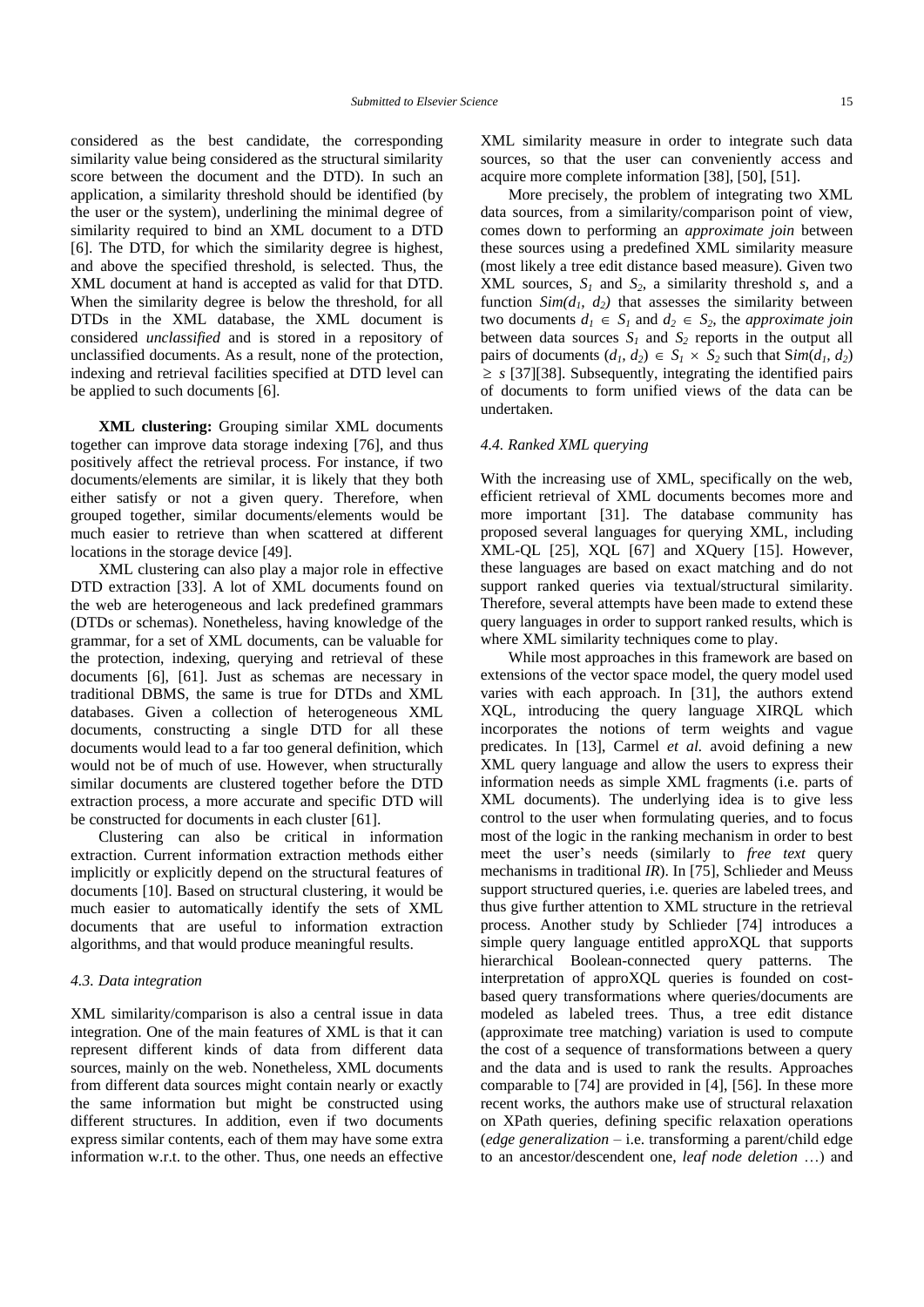dedicated scoring functions to enable ranked query answering. An approximate answer to the original XPath user query is none other than an exact match to one of its relaxed queries, its score accounting for the corresponding relaxation process (i.e. the score resulting form applying the relaxation operations to obtain the relaxed query at hand). For instance, the document tree in Figure 5 is an approximate answer to the XPath query *//Academy[./Faculty[./Section]]* with a score corresponding to deleting leaf node *Section* so as to obtain the relaxed query *// Academy [/Faculty]*. Various scoring and ranking schemes are proposed.

In [\[19\],](#page-22-14) Chinenyanga and Kushmerick try to adapt existing ranking capabilities in relational database systems to XML retrieval. The authors put forward ELIXIR, a language for XML information retrieval that extends XML-QL with a textual similarity operator. The corresponding query answering algorithm rewrites the original ELIXIR queries into a series of intermediate relational data, and makes use of  $WHIRL<sup>1</sup>$  [\[21\],](#page-22-15) [\[22\]](#page-22-29) to efficiently evaluate the similarity operator on this intermediate data, subsequently yielding ranked XML results. Similarly to [\[19\],](#page-22-14) Theobald and Weiku[m \[81\]](#page-24-15) introduce an XML query language, XXL, extending XML-QL with a similarity operator. Note that XXL's similarity operator can be applied to XXL's similarity operator can be applied to element/attribute names as well as to element/attribute values whereas ELIXIR [\[19\]](#page-22-14) is bound to element/attribute values. The corresponding query processor makes use of the Oracle Inter-Media thesaurus while computing similarity. In [\[8\],](#page-22-30) Bremer and Gertz motivate the introduction of a *rank* operator in the XQuery syntax (the resulting query language is identified as XQuery/IR) enabling the user to choose the similarity/comparison method to be utilized in the process (the authors do not specify the underlying *IR* technique to be used).

On one hand, XML data warehousing, data integration and classification/clustering applications require relatively accurate XML similarity methods so as to produce better results (more accurate change detection, more complete data integration and higher quality classification/clustering respectively). Hence, approaches in these application areas are generally *ED*-based (fined-grained). Domain specific methods (e.g., edge matching, path similarity…, some trying to approximate more complex *ED*-based methods) have been proposed (cf. Section 3.3). On the other hand, most ranked XML querying studies tend to favour performance on accuracy, aiming to produce good enough results in reasonable time (instead of trying to generate perfectly correct results). Therefore, most methods in this application domain are *IR*-based (coarse-grained).

Nevertheless, a few ranked XML querying approaches have tried to close this gap by exploiting variants of *ED* [\[74\]](#page-24-2) and other techniques based on path similarity [\[4\],](#page-22-19) [\[56\].](#page-23-15)

l

Thus, adapting *ED*-based methods (or other edge-based, path-based, …, techniques) to search and retrieve XML data or, on the other hand, adapting *IR*-based methods to data-warehousing, data integration, classification and clustering applications could yield interesting results (Note that the idea of utilizing *ED* computations in a ranked querying system, for instance, is not novel. It was introduced by Shasha and Zhang in [\[77\]](#page-24-8) in the context of generic tree structures querying).

#### **5. Discussions and future research directions**

While substantial work has been conducted around the XML similarity problem, various issues regarding the efficiency, performance and potential applications of XML comparison approaches are yet to be tackled. In the remainder of this section, we present some of these issues. First, we discuss several limitations of current approaches, w.r.t. the structural characteristics of XML data, while comparing XML documents. After, we present a glimpse on one of the emergent problems related to XML similarity: the combination of structural and semantic similarity assessment while comparing XML data, which is being investigated in both *ED* and *IR*-based approaches. To conclude this section, we discuss the usefulness of XML grammars (DTDs or XML schemas) in developing improved XML comparison methods.

#### *5.1. XML structural similarity*

As shown previously, a range of algorithms for comparing highly structured XML documents have been proposed in the literature. A thorough investigation of the most recent and efficient XML structural similarity approaches led us to pinpoint certain cases where the corresponding comparison outcome is inaccurate.

Usually, XML documents can encompass many optional and repeated elements [\[61\].](#page-23-0) Such elements induce recurring sub-trees of similar or identical structures. As a result, algorithms for comparing XML document trees should be aware of such repetitions/resemblances so as to efficiently assess structural similarity.

Note that in the following, we mainly focus our discussions on *ED*-based XML comparison algorithms since they target rigorously structured data, and thus are more fine-grained w.r.t. *IR*-based methods. Nonetheless, the limitations pinpointed consequently transitively cover *IR*-based XML similarity methods, and others, as well.

#### *5.1.1. Undetected Sub-tree Similarities*

Our examination of the approaches provided in [\[18\],](#page-22-7) [\[61\],](#page-23-0) [\[23\]](#page-22-2) led us to identify certain cases where sub-tree structural similarities are disregarded (cf. Figure 6):

Similarity between trees  $A/D$  (sub-trees  $A<sub>1</sub>$  and  $D<sub>2</sub>$ ) in comparison with *A*/*E*.

<sup>1</sup> WHIRL is an information retrieval query language dedicated to relational data. It includes a textual similarity metric and provides ranked similarity result[s \[21\],](#page-22-15) [\[22\].](#page-22-29)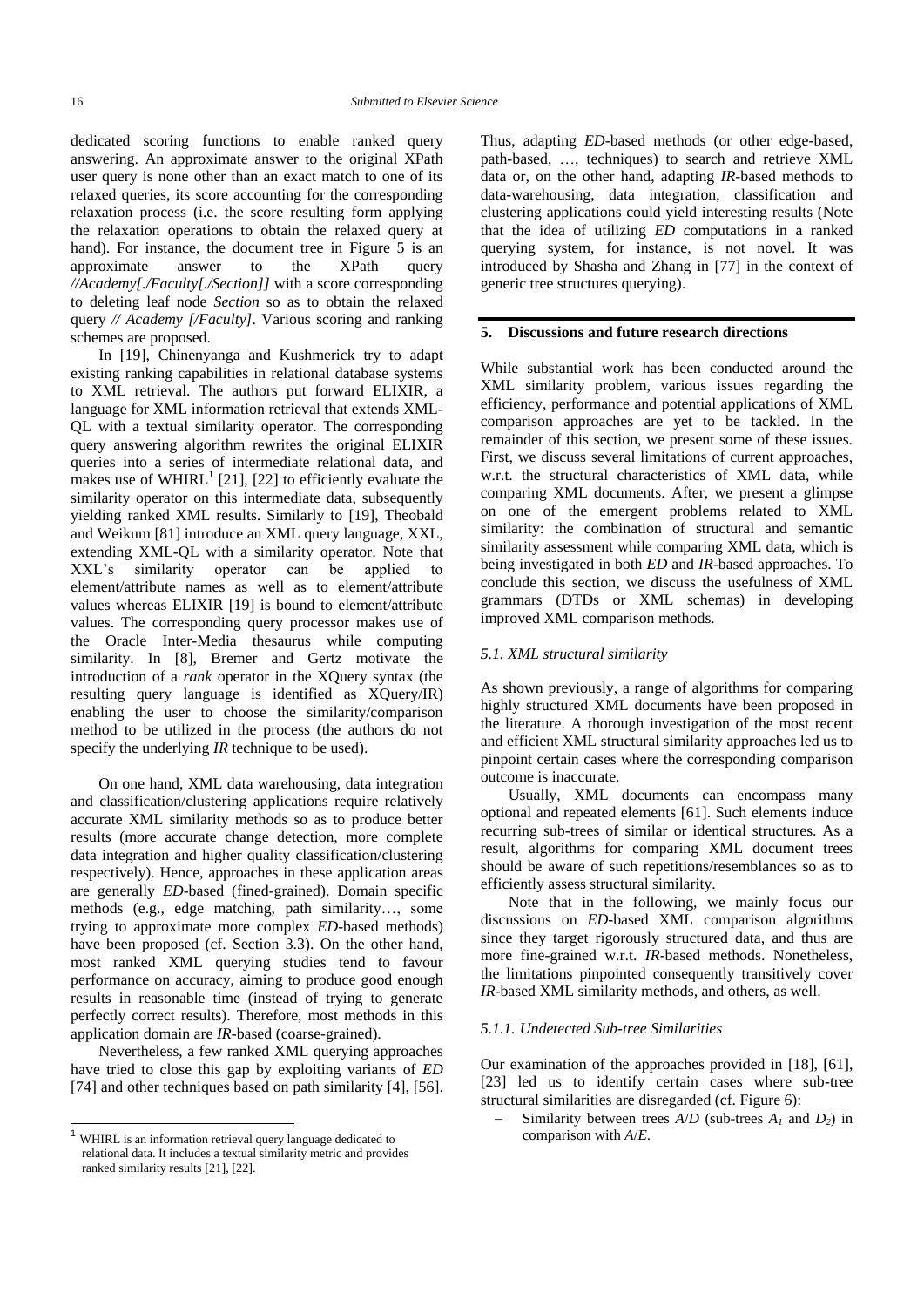- Similarity between trees  $F/G$  (sub-trees  $F_I$  and  $G_2$ ) relatively to *F*/*H*.
- Similarity between trees  $F/I$  (sub-tree  $F_I$  and tree *I*) in comparison with *F*/*J*.



**Fig. 6 - Sample XML trees.**

Nierman and Jagadish in [\[61\]](#page-23-0) make use of the *contained in* relation between trees to capture sub-tree similarities, such as with the *A*/*B* and *A*/*C* case mentioned in Section 3.1.2 (repetition of sub-tree  $B_1$ ). Nonetheless, when the containment relation is not fulfilled, certain structural similarities are ignored. Consider, for instance, trees *A* and *D* in Figure 6. Since *D<sup>2</sup>* is not contained in *A*, it is inserted *via* four edit operations instead of one (insert tree), while transforming *A* to *D*, ignoring the fact that part of  $D_2$  (subtree of nodes  $b, c, d$  is identical to  $A<sub>1</sub>$ . Therefore, equal distances are obtained when comparing trees *A/D* and *A/E*, disregarding *A*/*D*'s structural resemblances (here, we assume the general case where atomic insertion/deletion operations are of unit costs,  $=1$ ):

- $Dist(A, D) = Cost_{Ins}(h) + Cost_{Ins}(b) + Cost_{Ins}(c) +$  $Cost<sub>Ins</sub>(d) + Cost<sub>Ins</sub>(h) = 1 + 4 = 5$
- $Dist(A, E) = Cost_{Ins}(h) + Cost_{Ins}(e) + Cost_{Ins}(f) +$  $Cost<sub>Ins</sub>(g) + Cost<sub>Ins</sub>(h) = 1 + 4 = 5$

Likewise for the *D* to *A* transformation (tree  $D_2$  will not be deleted via a single delete tree operation since it is not contained in the destination tree *A*), achieving *Dist(D, A) =*   $Dist(E, A) = 5$ . Other types of sub-tree structural similarities that are disregarded by Nierman and Jagadish's approach [\[61\]](#page-23-0) (and likewise missed in [\[23\],](#page-22-2) [\[18\]\)](#page-22-7) can be identified when comparing trees *F*/*G* and *F*/*H*, as well as *F*/*I* and *F*/*J*. The *F*, *G*, *H* case is different than its predecessor (the *A*, *D*, *F* case) in that the sub-trees sharing structural similarities ( $F_1$  and  $G_2$ ) occur at different depths (whereas with  $A/D$ ,  $A<sub>1</sub>$  and  $D<sub>2</sub>$  are at the same depth). On the other hand, the  $F$ ,  $I$ ,  $J$  case differs from the previous ones since structural similarities occur, not only among sub-trees, but also at the sub-tree/tree level (e.g. between sub-tree  $F_I$  and tree  $I$ ).

Note that in [\[23\],](#page-22-2) Dalamagas *et al.* complement their edit distance algorithm with a repetition/nesting reduction process, summarizing the XML documents prior to the comparison phase. Such a reduction pre-processing transforms, for instance, tree *B* to *A* (repetition of sub-tree  $B_1$ ) thus yielding *Dist(A, B)* = 0 which is not accurate (tree *A* is obviously different than *B*). While it might be useful for structural clustering tasks, the reduction process yields inaccurate comparison results in the general case, which is why it is disregarded in our discussion. As for Dalamagas *et al.*'s *ED* algorithm [\[23\],](#page-22-2) it yields distance values identical to the ones returned by Nierman and Jagadish's process [\[61\]](#page-23-0) in the above examples. Recall that the algorithm in [\[23\]](#page-22-2) is a specialized version of that developed in [\[61\]](#page-23-0) where tree insertion/deletion costs are computed as the sum of the costs of inserting/deleting all individual nodes in the considered trees.

#### *5.1.2. The Special case of leaf node sub-trees*

In addition, none of the approaches mentioned above is able to effectively compare documents made of repeating leaf node sub-trees. For example, following [\[18\]\[23\]](#page-22-7)[\[61\]](#page-23-0) the same structural similarity value is obtained when comparing document *K*, of Figure 7, to documents *L* and *M, Sim(K, L) = Sim(K, M) = 0.5, having Dist(K, L) =*  $Dist(K, M) = 1$ .

$$
- \quad Dist(K, L) = Cost_{Ins}(b) = 1
$$

$$
- \tDist(K, M) = CostIns(c) = 1
$$

| <b>Tree K</b><br>a<br>h | Tree L<br>a                            | <b>Tree M</b><br>a<br>b<br>$\mathbf{c}$ |  |  |
|-------------------------|----------------------------------------|-----------------------------------------|--|--|
| <b>Tree N</b><br>a<br>h | Tree O<br>a<br>h<br>h<br>$\mathcal{C}$ | <b>Tree P</b><br>a<br>$\mathbf{c}$      |  |  |

**Fig. 7 - XML documents consisting of leaf node sub-trees.**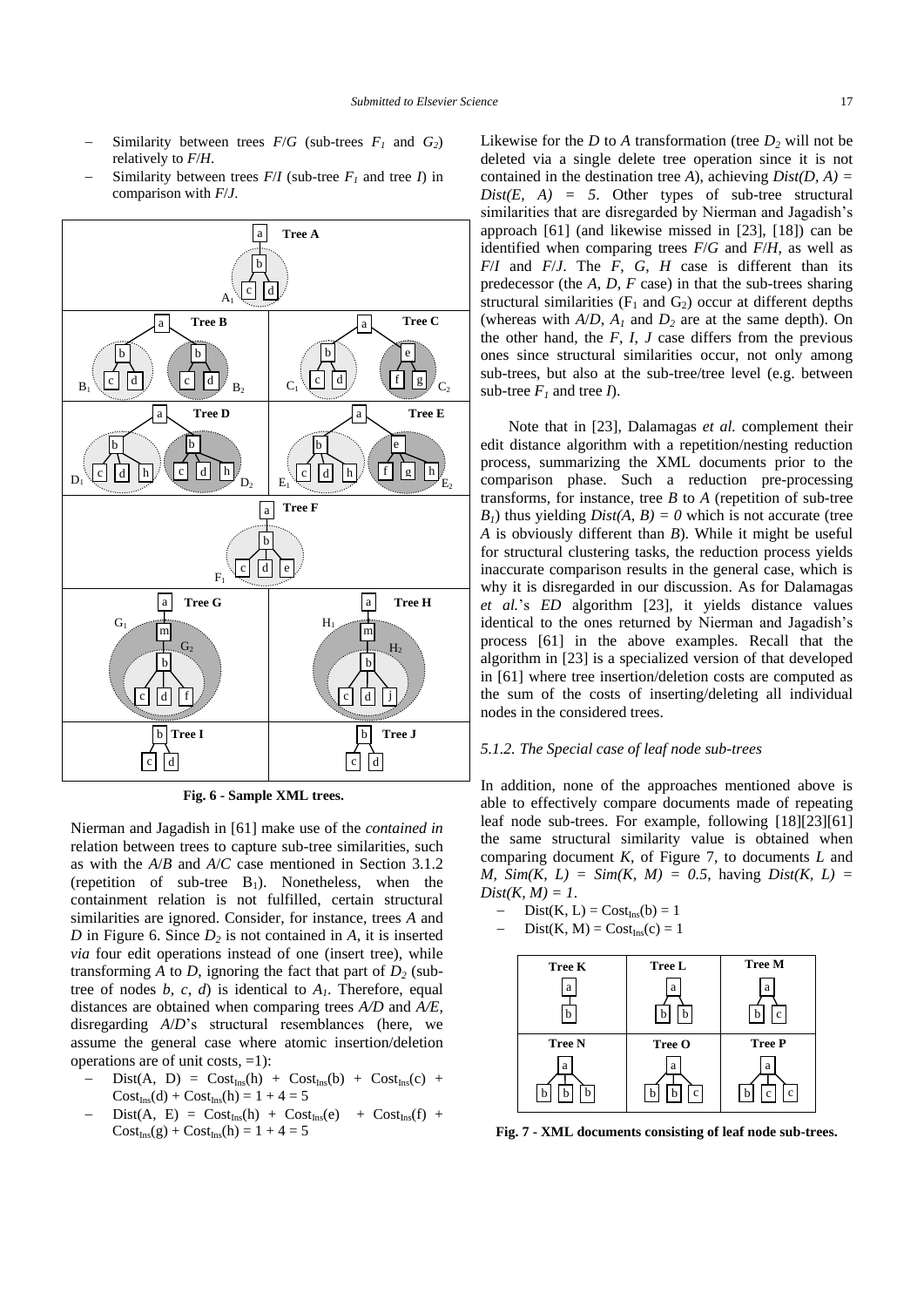However, one can realize that document trees *K* and *L* are more similar than *K* and *M*, node *b* of tree *K* appearing twice in tree *L*, and only once in *M*. Likewise for *K/N* with respect to *K/O* and *K/P.* Identical distances are attained when comparing document trees *K/N, K/O* and *K/P, Dist(K,*   $N$ = $Dist(K, O)$ =  $Dist(K, P)$ =2, despite the fact that node *b* is repeated three times in *N*, twice in *O* and only appears once in *P*.

- $Dist(K, N) = Cost_{Ins}(b) + Cost_{Ins}(b) = 2$
- $Dist(K, O) = Cost_{Ins}(b) + Cost_{Ins}(c) = 2$
- $Dist(K, P) = Cost_{Ins}(c) + Cost_{Ins}(d) = 2$

We explicitly mention the case of leaf node repetitions since:

- Leaf nodes are a special kind of sub-trees: *single node sub-trees*. Therefore, the issue of sub-tree resemblances and repetitions should logically cover leaf nodes, so as to attain a more complete XML similarity approach.
- Leaf node repetitions are usually as frequent as substructure repetitions (i.e. non-leaf node sub-tree repetitions) in XML documents.

Detecting leaf node repetitions is spontaneous in the XML context, and would help increase the discriminative power of XML comparison methods, as shown in the examples of Figure 7.

#### *5.2. Semantic similarity*

Combining structural and semantic XML similarity is one of the hot topics recently being investigated. Most similarity approaches in the literature focus exclusively on the structure of documents, ignoring the semantics involved. However, in the field of Information Retrieval, estimating semantic similarity between web pages is of key importance to improving search results [\[53\].](#page-23-31) In order to stress the need for semantic relatedness assessment in XML document comparison, we report from [\[79\]](#page-24-9) the examples in Figure 8.

| $\langle$ ?XML?>                                      | $\langle$ ?XML?>          | $\langle$ ?XML?>          |
|-------------------------------------------------------|---------------------------|---------------------------|
| <academy></academy>                                   | <college></college>       | <factory></factory>       |
| <department></department>                             | <department></department> | <department></department> |
| <laboratory></laboratory>                             | <laboratory></laboratory> | <laboratory></laboratory> |
| <professor></professor>                               | <lecturer></lecturer>     | <supervisor></supervisor> |
| $\langle$ Student $\rangle \langle$ Student $\rangle$ |                           |                           |
|                                                       | $<$ Department>           | $<$ Department>           |
| $<$ Department>                                       |                           |                           |
|                                                       |                           |                           |

**Fig. 8 - Examples of XML documents**

Using classical ED computations, the same structural similarity value is obtained when document *A* is compared to documents *B* and *C* [\[79\].](#page-24-9) However, despite having similar structural characteristics, one can obviously recognize that sample document *A* shares more semantic characteristics with document *B* than with *C*. For example, in Figure 8, pairs *Academy-College* and *Professor-Lecturer*, from documents *A* and *B*, are semantically similar

whil*e Academy-Factory* and *Professor-Supervisor*, from documents *A* and *C*, are semantically different. Therefore, taking into account the semantic factor in XML similarity computations would obviously amend similarity results.

In recent years, there have been a few attempts to integrate semantic and structural similarity assessment in the XML comparison process. One of the early approaches to propose such a method is [\[81\].](#page-24-15) The authors here make use of a textual similarity operator and utilize Oracle's Inter-Media text retrieval system to improve XML similarity search. In a recent extension of [\[81\]](#page-24-15) provided in [\[73\],](#page-24-16) Schenkel *et al.* propose a generic ontological model, built on WordNet<sup>1</sup>, to account for semantic similarity (instead of utilizing Oracle Inter-Media). On the other hand, the authors in [\[6\],](#page-22-3) [\[72\]](#page-24-12) identify the need to support tag similarity (synonyms and stems<sup>2</sup>) instead of tag syntactic equality while comparing XML documents. In [\[79\],](#page-24-9) the authors study the XML semantic similarity issue in more detail. They consider the various semantic relations encompassed in a given reference taxonomy/ontology (e.g. WordNet) while comparing XML documents. They introduce a combined structural/semantic XML similarity approach integrating *IR* semantic similarity assessment in a traditional ED algorithm [\[18\].](#page-22-7)

Nonetheless, the semantic/structural similarity problem is far from solved. The vast differences between the proposed approaches suggest that semantic similarity could be integrated in multiple ways while comparing XML data. In addition, the semantic complexity issue, which is due to accessing the taxonomy/ontology considered, is currently an open problem. Experimental results in [\[79\]](#page-24-9) confirm the positive impact of semantic meaning on XML similarity values, while underlining its heavy impact regarding timing complexity. Therefore, this emergent topic is likely to be thoroughly investigated in the following years.

#### *5.3. Exploiting XML grammars*

1

Another possible future research direction would be to explore the use of existing XML similarity methods to compare, not only the skeletons of XML documents (element/attribute labels) but also their information content (element/attribute values). In current approaches, when element/attribute values are considered in the comparison process [\[74\],](#page-24-2) [\[90\],](#page-24-1) they are treated as strings (i.e. of data type *String*) which is not always the case. Values could be of *Decimal*, *Boolean*, *String*, *Date*… types. For each datatype, a different method should be utilized to compute similarity. Therefore, in such a framework, XML Schemas might have to be integrated in the comparison process,

<sup>1</sup> WordNet is an online lexical reference system (taxonomy), developed at Princeton University NJ USA, where nouns, verbs, adjectives and adverbs are organized into synonym sets, each representing a lexical concep[t \[58\]](#page-23-32) (http://www.cogsi.princeton.edu/cgi-bin/webwn). 2

*Stems* designate the morphological variants of a term: an acronym and its expansions, a singular term and its plural, …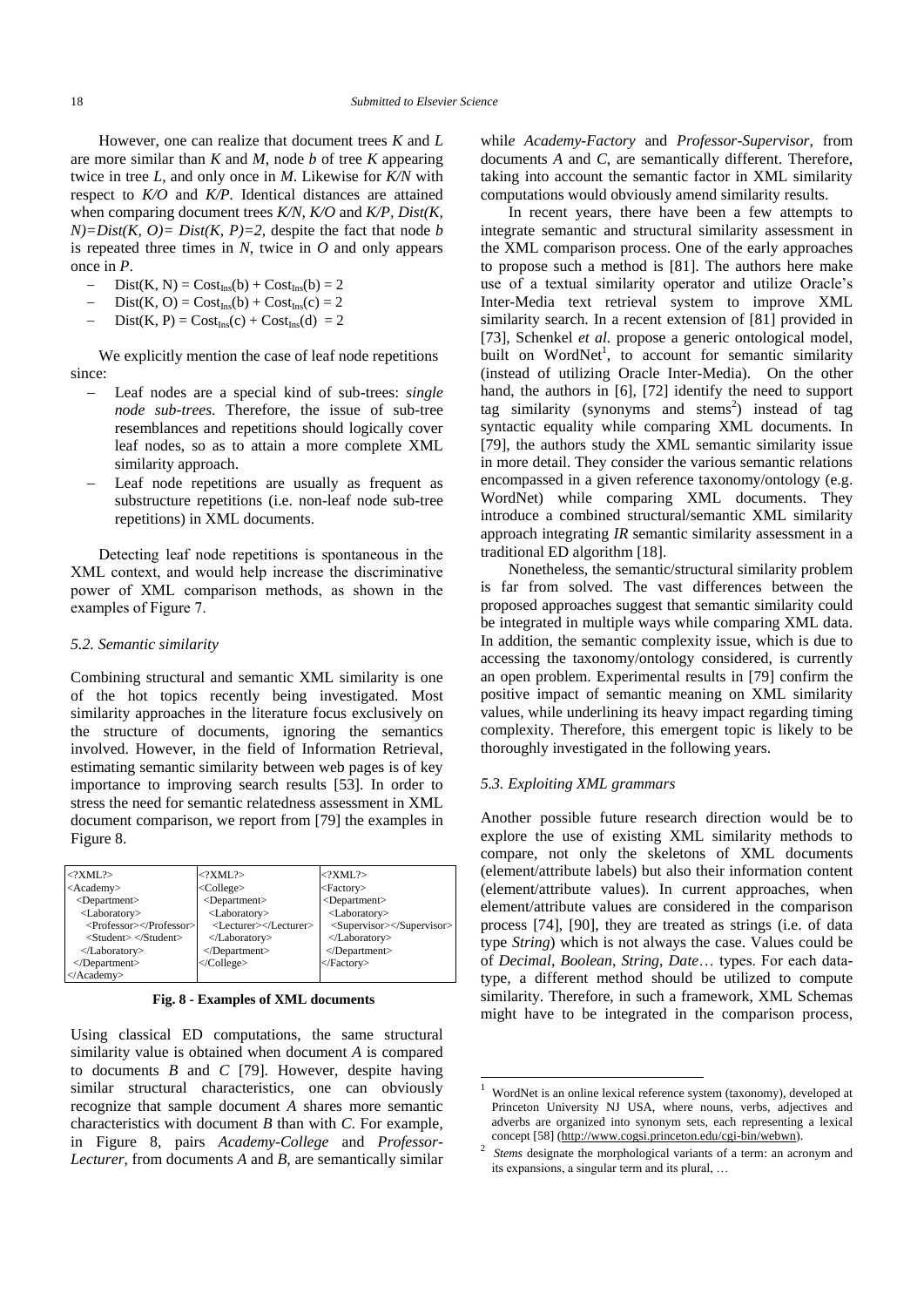schemas underlining element/attribute data types<sup>1</sup> which are required to compare corresponding element/attribute values. A direct application of such an approach would be the development of a sophisticated XML query and retrieval system.

It would also be interesting to tackle the XML/Grammar comparison issue, introduced in [\[6\].](#page-22-3) Since [\[6\],](#page-22-3) [\[80\]](#page-24-10) are (to our knowledge) the only works that cover this problem, it seems interesting to look into that topic. As shown in [\[6\],](#page-22-3) measuring the structural similarity between an XML document and a DTD has various applications, including XML documents classification, DTD structure evolution, the evaluation of structural queries, the selective dissemination of XML documents as well as the protection of documents.

#### **6. Conclusion**

In the past few years, XML has been established as the *de facto* standard for web publishing [\[84\],](#page-24-17) attracting growing attention in database, information retrieval, and more recently multimedia related research (XML is being increasingly used for describing complex objects, e.g. multimedia information, such as MPEG-7<sup>2</sup>, SVG<sup>3</sup>, X3D<sup>4</sup>, etc.).

In this paper, we gave an overview of existing research related to XML similarity. The wide range of diverse methods proposed in the literature were roughly organized into three major groups: i) *ED-*based (Edit Distance), ii) *IR*based (Information Retrieval), and iii) various other context and application specific techniques to XML comparison (some methods in this group are approximations of more complex existing methods – mainly *ED*-based). While *IR*based methods target XML search and retrieval (especially for loosely structured *document-centric* XML), *ED*-based techniques seem to focus more on the structural aspect of XML (rigorously structured *data-centric* view) and are primarily utilized for classification/clustering and data warehousing purposes. We detailed the possible applications of XML comparison processes in various fields, ranging over data warehousing, data integration, classification/clustering and ranked XML querying. In addition, we discussed some possible future research directions, covering XML structural and semantic similarity, as well as the exploitation of XML grammars in developing improved XML comparison methods.

To conclude, note that *ED*-based methods for comparing XML documents have been thoroughly studied

<sup>2</sup> Moving Pictures Experts Group, MPEG-7 http://www.chiariglione.org/mpeg/standards/mpeg-7/.

l

in the past decade, exploiting and extending achievements of the combinatorial pattern matching community in tree *ED* algorithms and related processes. However, they are yet to be further improved and perfected as shown in the previous section. On the other hand, *IR*-based XML similarity is recently gaining increasing importance, especially through the INEX evaluation campaigns sponsored and organized by the *IR* community. And since most *IR-*based methods are "more or less" heuristic, they are incessantly discussed, which presents an overwhelming motivation to venture in the field.

We believe that the unified presentation of XML similarity in this paper will facilitate further research on the subject.

 $1$  XML Schemas, like DTDs, provide a means for defining the grammar of a set of XML documents. However, schemas enable a thorough management of data-types (19 different data-types are supported, the user being able to derive new data-types based on the ones that are builtin), which is very restricted in DTDs. XML Schema Part 2: Datatypes Second Edition. http://www.w3.org/TR/xmlschema-2/.

<sup>3</sup> WWW Consortium, SVG, http://www.w3.org/Graphics/SVG/.

 $4$  Web 3D, X3D, [http://www.web3d.org/x3d/.](http://www.web3d.org/x3d/)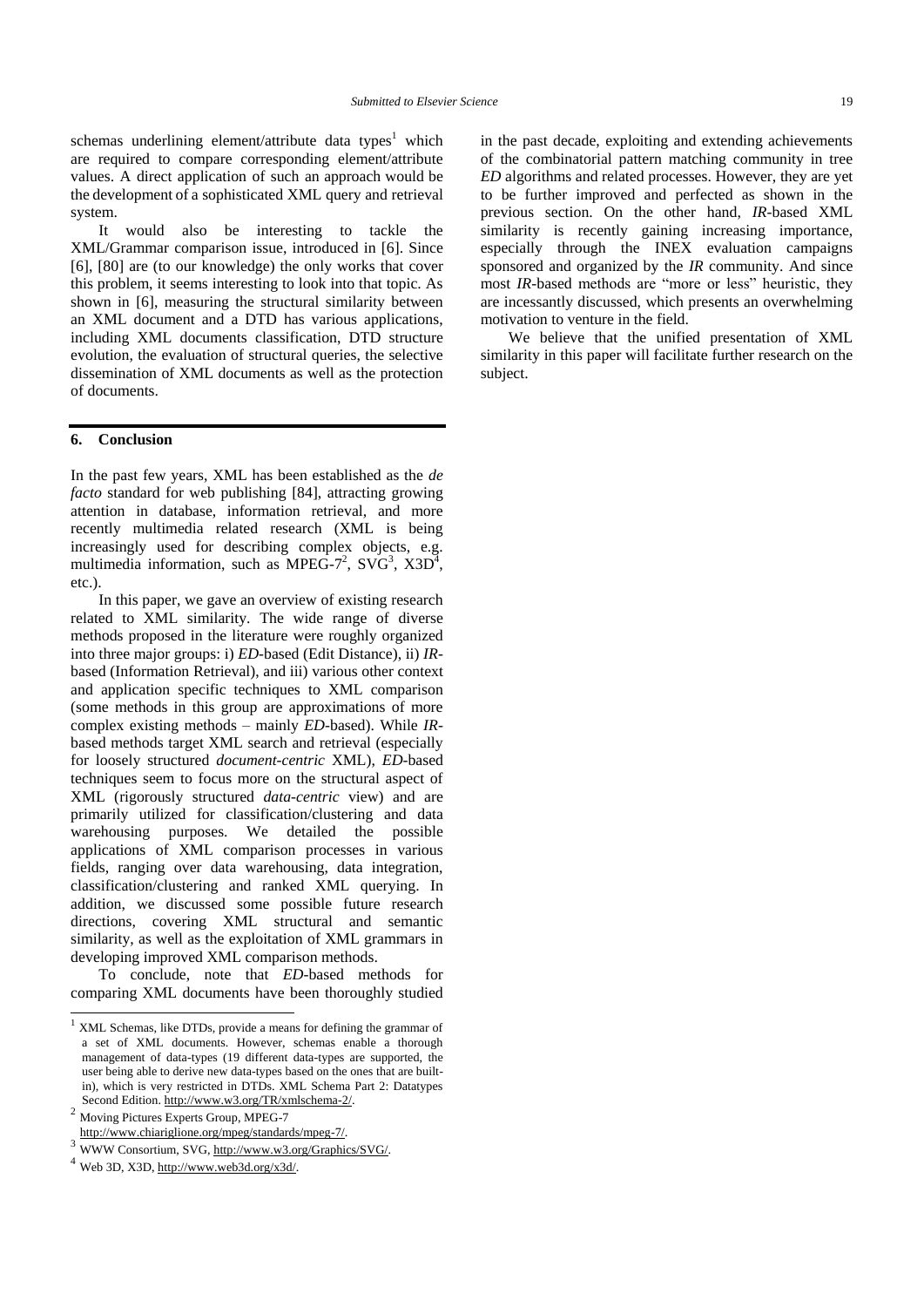#### *Submitted to Elsevier Science*

|                       | Approach                            | XML data targeted <sup>1</sup>             | Features                                                                                                                                                                                                                  | Complexity                                                                                            | Applications                                                         |
|-----------------------|-------------------------------------|--------------------------------------------|---------------------------------------------------------------------------------------------------------------------------------------------------------------------------------------------------------------------------|-------------------------------------------------------------------------------------------------------|----------------------------------------------------------------------|
| Edit Distance methods | Tai [78]                            |                                            | $-$ First non-exponential tree $ED$ algorithm.<br>- Insert/delete node anywhere in the tree, and<br>update node operations.                                                                                               | $O( T_1/\times T_2 \times depth(T_1)^2\times$<br>$depth(T_2)^2)$ (cf. notations<br>in following page) |                                                                      |
|                       | Zhang and<br>Shasha <sup>[89]</sup> |                                            | - Insert/delete node anywhere in the tree, and<br>$O(e^2 \times  T_I  \times min( T_I ,$<br>update node operations.<br>$(T_2))$                                                                                           |                                                                                                       |                                                                      |
|                       | Shasha and<br>Zhang [77]            |                                            | Insert/delete node anywhere in the tree, and<br>update node operations.                                                                                                                                                   | $O( T_1  \times  T_2  \times depth(T_1) \times$<br>$depth(T_2))$                                      | Ouerving tree structures<br>(approximate tree by<br>example queries) |
|                       | Chawathe et al.<br>[16]             | Document/Document<br>Structure-and-content | Insert/delete leaf node, update node, move<br>node (sub-tree).<br>- The algorithm should match specific<br>criterions and assumptions without which the<br>results attained would be suboptimal.                          | $O(n \times e + e^2)$                                                                                 | Version control and<br>change management of<br>semi-structured data  |
|                       | Cobéna et al.<br>[20]               | Document/Document<br>Structure-and-content | Insert/delete leaf node, update node, move<br>node (sub-tree).<br>Some sets of move operations might not be<br>optimal.                                                                                                   | $O(N \times log(N))$                                                                                  | <b>XML</b> Version control<br>and change management                  |
|                       | Chawathe <sup>[18]</sup>            | Document/Document<br>Structure-only        | Insert/delete leaf node, update node.<br>Algorithm extended for external-memory<br>computations.                                                                                                                          | $O(N^2)$                                                                                              | Version control and change<br>management of semi-<br>structured data |
|                       | Nierman and<br>Jagadish [61]        | Document/Document<br>Structure-only        | Insert/delete leaf node, update node,<br>insert/delete sub-tree.<br>Outperforms [Chawathe 1999]'s algorithm,<br>which in turn yields better structural<br>clustering results than [Zhang and Shasha<br>1989]'s algorithm. | $O(N^2)$                                                                                              | XML Structural<br>clustering                                         |
|                       | Dalamagas et<br>al. [23]            | Document/Document<br>Structure-only        | Insert/delete leaf node, update node,<br>insert/delete sub-tree.<br>Outperforms [Chawathe 1999]'s algorithm.                                                                                                              | $O(N^2)$                                                                                              | <b>XML</b> Structural<br>clustering                                  |
|                       | Tekli et al. [80]                   | Document/Grammar (DTD)<br>Structure-only   | Evaluating structural similarity between<br>XML documents and DTD grammars.                                                                                                                                               | $O(N^3)$                                                                                              | XML structural<br>classification                                     |

|  |  | Tab. 1 - Characteristics of existing ED-based XML similarity approaches |  |  |  |  |  |
|--|--|-------------------------------------------------------------------------|--|--|--|--|--|
|--|--|-------------------------------------------------------------------------|--|--|--|--|--|

### **Tab. 2 - Characteristics of existing** *IR***-based XML similarity approaches**

|                                         | Approach                           | $XML$ data targeted <sup>2</sup>                                       | <b>Features</b>                                                                                                                                                                                                      | Applications        |
|-----------------------------------------|------------------------------------|------------------------------------------------------------------------|----------------------------------------------------------------------------------------------------------------------------------------------------------------------------------------------------------------------|---------------------|
| Basic XML Information Retrieval methods | Fuhr and<br>Großjohann<br>[31]     | Document/Query<br>(i.e., Document or pattern)<br>Structure-and-content | - Defining indexing nodes.<br>Computing TF-IDF scores locally.<br>- Augmenting weights w.r.t. the XML structure.                                                                                                     | Ranked XML querying |
|                                         | Chinenyanga and<br>Kushmerick [19] | Document/Query<br>Structure-and-content                                | - Makes use of existing raking capabilities in relational<br>database systems using WHIRL.<br>- Utilizes classical TF-IDF ranking.                                                                                   | Ranked XML querying |
|                                         | Grabs and<br>Schek [36]            | Document/Query<br>Structure-and-content                                | - Builds on [Fuhr and Großjohann 2001].<br>Introducing the notions of single category retrieval and<br>multi-category retrieval.<br>- Flexible retrieval: users specify at query time the scope<br>of their queries. | Ranked XML querying |
|                                         | Carmel et al.<br>[13]              | Document/Query<br>Structure-and-content                                | - Considers the context of appearance (the root path) of a<br>term in computing TF-IDF scores.<br>Relaxing the cosine measure for comparing<br>query/document vectors by accounting for context<br>resemblance       | Ranked XML querying |
|                                         | Schlieder and<br>Meuss $[75]$      | Document/Query<br>Structure-and-content                                | Structural terms (labeled trees) are the basic indexing<br>units.<br>Flexible retrieval: logical XML document                                                                                                        | Ranked XML querying |
|                                         | Amer-Yahia et<br><i>al.</i> [4]    | Document/Query<br>Structure-and-content                                | XPath query relaxation.<br>Defining specific relaxations operations.<br>Scoring answers w.r.t. query relaxation process.                                                                                             | Ranked XML querying |
|                                         | Pokorny and<br>Rejlek [62]         | Document/Query<br>Structure-and-content                                | Using matrixes instead of vectors to represent XML<br>documents and queries<br>- The distribution of a term is described w.r.t. its structural<br>distribution in the XML document collection.                       | Ranked XML querying |

l

 $1$  Methods in this category target rigorously structured (data-centric) XML

<sup>&</sup>lt;sup>2</sup> Methods in this category target loosely structured (document-centric) XML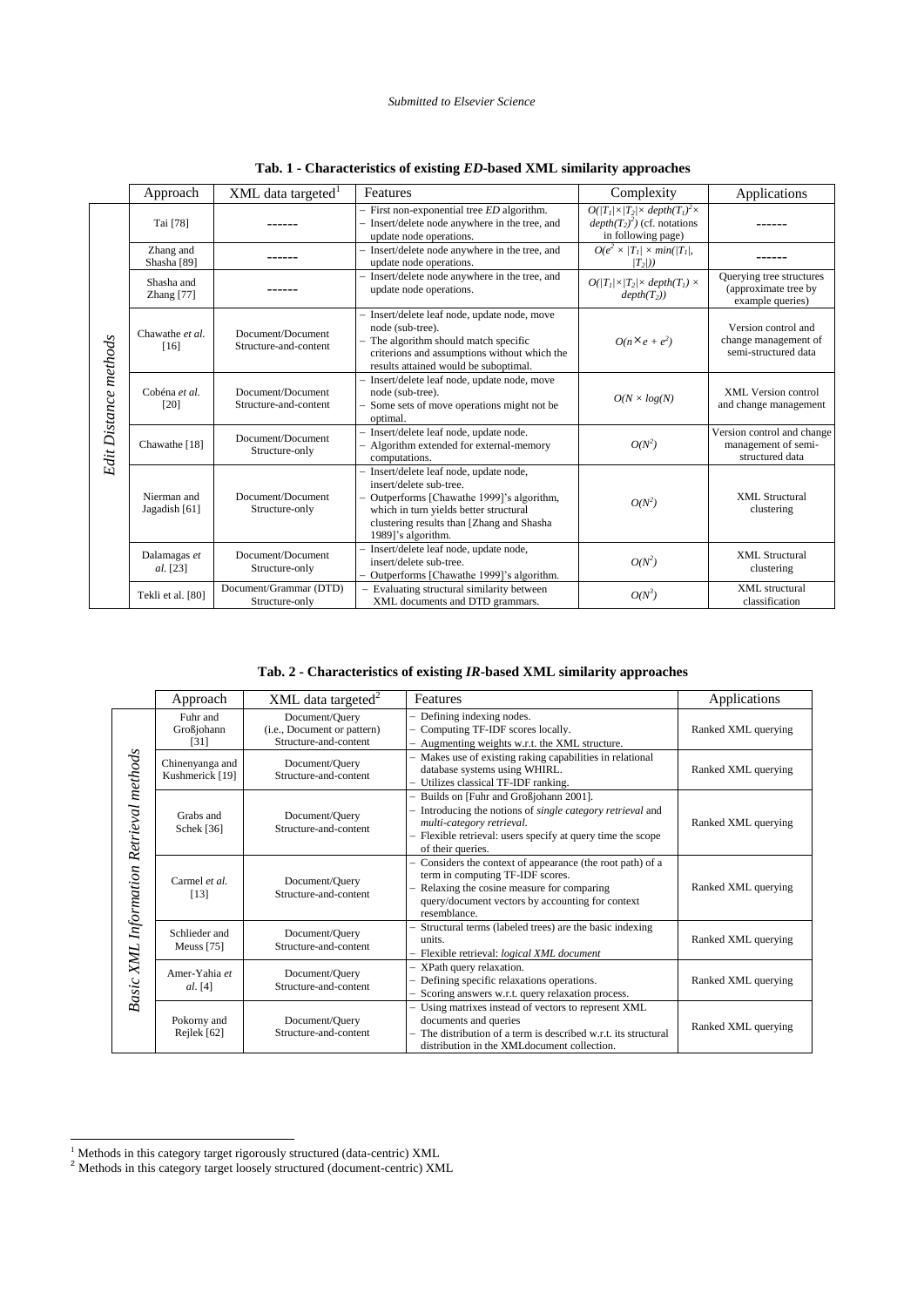|                              | Approach                                                                                                                                                                                                   | XML data targeted                                                                                      | Features                                                                                                                                          | Complexity                                                                     | Applications                                       |
|------------------------------|------------------------------------------------------------------------------------------------------------------------------------------------------------------------------------------------------------|--------------------------------------------------------------------------------------------------------|---------------------------------------------------------------------------------------------------------------------------------------------------|--------------------------------------------------------------------------------|----------------------------------------------------|
|                              | Buttler [10]                                                                                                                                                                                               | Tag similarity.<br>Document/Document<br>Document structure is completely<br>Structure-only<br>ignored. |                                                                                                                                                   | O(N)                                                                           | XML structural<br>clustering                       |
|                              | Edge matching (matching the edges<br>Kriegel and<br>connecting two XML nodes).<br>Document/Document<br>Schönauer<br>Structure-only<br>$-$ Lower bound of the $ED$ techniques<br>$[45]$<br>(less accurate). |                                                                                                        | $O(N^3)$                                                                                                                                          | <b>XML</b> structural<br>ranked querying                                       |                                                    |
|                              | Lian et al. [49]                                                                                                                                                                                           | Document/Document<br>Structure-only                                                                    | Edge matching (matching the edges<br>connecting two XML nodes).<br>- Effective and efficient w.r.t. ED.                                           | $O(N^2)$ , simplifies to<br>$O(k\times N)$ where k is a<br>small multiple of N | <b>XML</b> structural<br>clustering                |
|                              | Rafiei et al.<br>[64]                                                                                                                                                                                      | Document/Document<br>Structure-only                                                                    | Path similarity (computing the<br>number of common paths between<br>two XML documents).<br>- Effective w.r.t. ED.                                 | $O(p\times l^2)$                                                               | <b>XML</b> structural<br>clustering                |
|                              | Joshi et al.<br>$[42]$                                                                                                                                                                                     | Document/Document<br>Structure-only                                                                    | - XPath similarity<br>Effective w.r.t. classic path similarity                                                                                    | $O(dp^2)$                                                                      | XML structural<br>clustering                       |
|                              | Flesca et al.<br>$[29]$                                                                                                                                                                                    | Document/Document<br>Structure-only                                                                    | - XML documents represented as time.<br>series and compared via FFT<br>- Less accurate than ED [Buttler 04].                                      | $O(N \times log(N))$                                                           | <b>XML</b> structural<br>clustering                |
|                              | Helmer [40]                                                                                                                                                                                                | Document/Document<br>Structure-only                                                                    | Concatenation and compression of<br>$\overline{\phantom{0}}$<br>XML document structural properties<br>Comparison using Entropy                    | $O(2\times N)$                                                                 | <b>XML</b> structural<br>clustering                |
|                              | Sanz et al. [72]                                                                                                                                                                                           | Document/Pattern<br>Structure-only                                                                     | Exploits dedicated indexing structures<br>$\overline{\phantom{0}}$<br>to compare XML tree patterns.                                               | $O(K \times P \times Tr)$                                                      | XML structural<br>ranked querying                  |
|                              | Bertino et al.<br>[6]                                                                                                                                                                                      | Document/Grammar (DTD)<br>Structure-only                                                               | Evaluating structural similarity<br>$\overline{\phantom{0}}$<br>between XML documents and DTD<br>grammars.                                        | $O(I^2 \times (M+R))$                                                          | XML classification,<br>query processing            |
| Other XML similarity methods | Liang and<br>Yokota [51]                                                                                                                                                                                   | Document/Document<br>Structure-and-content                                                             | - Leaf node similarity.<br>Yields suboptimal results when<br>XML documents are too large to fit<br>in main memory.                                | $O(N^2)$                                                                       | XML data integration                               |
|                              | Kade and<br>Heuser [43]                                                                                                                                                                                    | Document/Document<br>Structure-and-content                                                             | Documents are transformed into lists<br>of path/content tuples<br>- Comparing document lists via string<br>and path similarity techniques         |                                                                                | XML data integration                               |
|                              | Weis and<br>Naumann [86]                                                                                                                                                                                   | Document/Document<br>Structure-and-content                                                             | Comparing elements describing the<br>same real world entities<br>Exploits heuristics in identifying<br>element descriptions                       |                                                                                | XML data integration                               |
|                              | Leiyao et al. [47]                                                                                                                                                                                         | Document/Document<br>Structure-and-content                                                             | Exploits a Bayesian network to<br>combine the probabilities of children<br>and descendents being duplicates<br>(similarity higher than threshold) | $O(N^2)$                                                                       | XML data integration                               |
|                              | Dorneles et al.<br>$[26]$                                                                                                                                                                                  | Document/Pattern<br>Structure-and-content                                                              | Metrics for comparing tuple and<br>collection complex elements<br>Comparing elements of the same<br>context (same root path)                      |                                                                                | XML data integration<br>and XML ranked<br>querying |

| Tab. 3 – Other (context and application specific) methods to XML similarity |  |  |  |  |  |  |
|-----------------------------------------------------------------------------|--|--|--|--|--|--|
|-----------------------------------------------------------------------------|--|--|--|--|--|--|

 $|T_1|$ ,  $|T_2|$ : cardinalities of trees  $T_1$  and  $T_2$ *e*: weighted edit distance (cf. Section 3.1.2) *N:* maximum number of nodes in the trees being compared *n*: is the total number of leaf nodes in the trees being compared *p*: number of paths *dp*: number of distinct paths *l*: length of the longest path in an XML document (in number of nodes) *P*: cardinality of XML tree pattern *K*: maximum size (number of vertices) of a level in the pattern *P Tr*: cardinality of the target XML tree *M*: is the number of nodes – elements/attributes – in the XML document tree *R*: the number of nodes – elements/attributes as well as ?, \*, +, *And*, *Or* operators – in the DTD tree *Γ*: the maximum number of edges out coming from a node of the XML document

**Fig. 9 – Notations corresponding to the complexity formulations in Tables 1, 2 and 3.**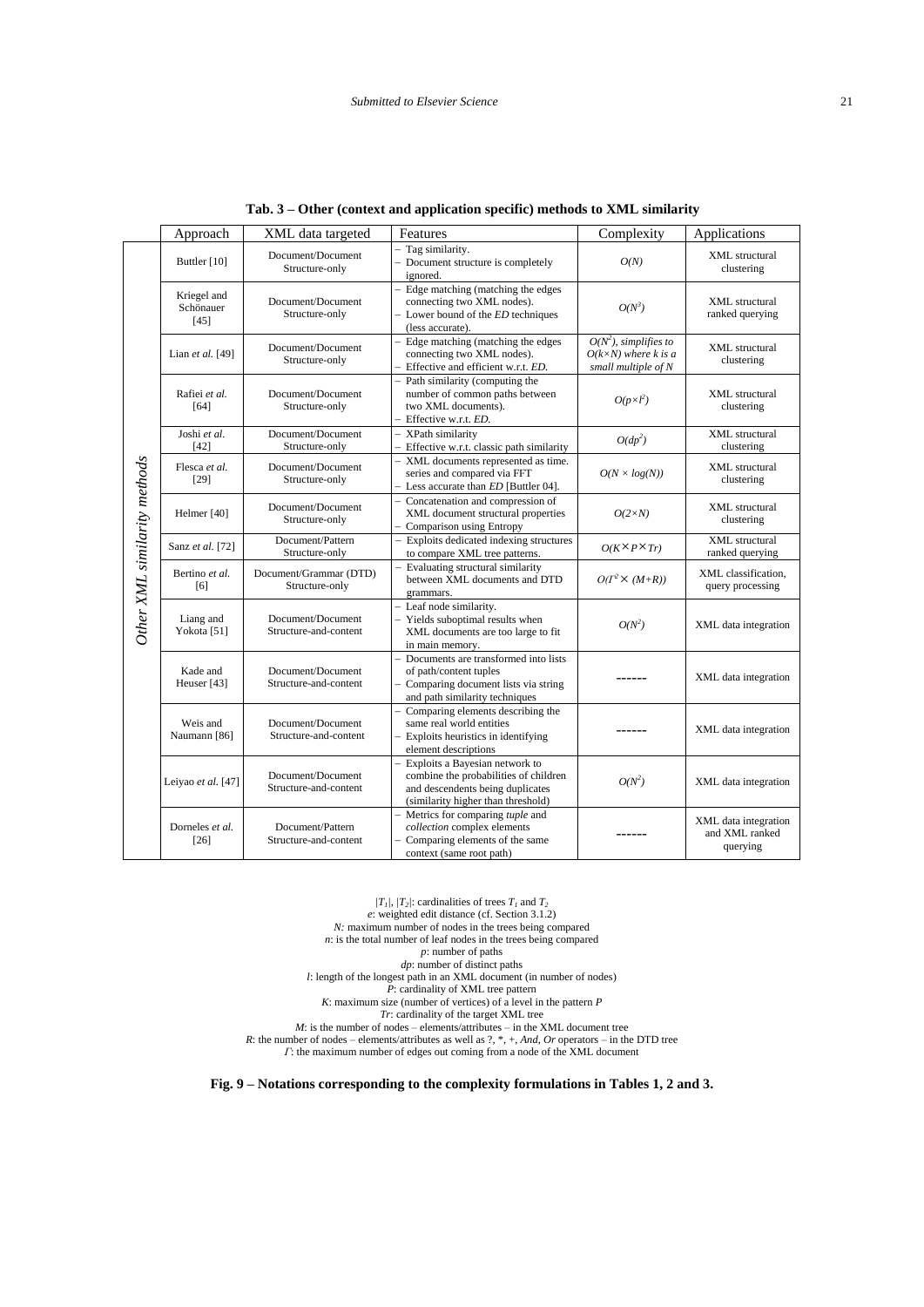#### **REFERENCES**

- <span id="page-22-10"></span>[1] R. Agrawal, C. Faloutsos and A.N. Swami. Efficient Similarity Search in Sequence Databases. In *Proceedings of the 4 th International Conference on the Foundations of Data Organization and Algorithms (FODO"93)*, Springer Verlag, (1993) pp. 69-165.
- <span id="page-22-8"></span>[2] A. Aho, D. Hirschberg, and J. Ullman. Bounds on the Complexity of the Longest Common Subsequence Problem. *Association for Computing Machinery, 23, 1,* (1976) pp.1-12.
- <span id="page-22-13"></span>[3] G. Amati and C. J. Van Rijsbergen. Probabilistic models of information retrieval based on measuring the divergence from randomness. *ACM Trans. Inf. Syst.* 20, 4 (Oct. 2002), pp. 357-389.
- <span id="page-22-19"></span>[4] S. Amer-Yahia, L.K.S. Lakshmanan and S. Pandit. FleXPath: Flexible Structure and Full-Text Querying for XML. In *Proceedings of ACM SIGMOD*, (2004) pp. 83-94.
- [5] V.N. Anh and A. Moffat. Compression and an IR Approach to XML Retrieval. In *Proceedings of the Workshop of the Initiative for the Evaluation of XML Retrieval (INEX"02)*, Germany, (2002) pp. 99-104.
- <span id="page-22-3"></span>[6] E. Bertino, G. Guerrini and M. Mesiti. A Matching Algorithm for Measuring the Structural Similarity between an XML Documents and a DTD and its Applications, *Elsevier Computer Science, 29*, (2004) pp. 23-46.
- <span id="page-22-9"></span>[7] M. Boughanem. Introduction to Information Retrieval, In *Proceedings of EARIA 06* (*Ecole d"Automne en Recherche d"Information et Application*), *Chapter 1* (2006).
- <span id="page-22-30"></span>[8] J.-M. Bremer And M. Gertz. XQuery/IR: Integrating XML Document and Data Retrieval. In *Proceedings of the 5th ACM SIGMOD International Workshop on the Web and Databases (WebDB"02)*, (2002) pp. 1-6.
- <span id="page-22-21"></span>[9] A. Z. Broder. On the Resemblance and Containment of Documents. In *Proceedings of Compression and Complexity of SEQUENCES*, (1997) pp. 21-29.
- <span id="page-22-20"></span>[10] D. Buttler. A Short Survey of Document Structure Similarity Algorithms. In *Proceedings of the 5th International Conference on internet Computing*, USA, (2004) pp. 3-9.
- <span id="page-22-22"></span>[11] L. Candillier, I. Tellier and F. Torre. Transforming XML Trees for Efficient Classification and Clustering. In *Proceedings of the Workshop of the Initiative for the Evaluation of XML Retrieval (INEX"05)*, (2005) pp. 469-480.
- <span id="page-22-23"></span>[12] L. Candillier, I. Tellier. F. Torre and O. Bouquet. SSC: Statistical Clustering. In *Perner P. and Imiya A. eds.: 4th International Conference on Machine Learning and Data Mining in Pattern Recognition*, Volume LNAI 3587 of LNCS, (2005) pp. 100-109.
- <span id="page-22-18"></span>[13] D. Carmel, N. Efraty, G.M. Landau, Y.S. Maarek and Y. Mass. An Extension of the Vector Space Model for Querying XML Documents via XML Fragments. In *Proceedings of the ACM SIGIR"02 Workshop on XML and Information Retrieval*, (2002) pp. 14-25.
- [14] D. Chamberlin, F. Fankhauser, M. Marchiori And J. Robie. XML Query Requirements, (2000) [http://www.w3.org/TR/xmlquery-req.](http://www.w3.org/TR/xmlquery-req)
- <span id="page-22-28"></span>[15] D. Chamberlin, D. Florescu, J. Robie, J. Simeon and M. Stefanescu. XQuery : A Query Language for XML (2001) http://www.w3.org/TR/2001/WD-xquery-20010215
- <span id="page-22-4"></span>[16] S. Chawathe, A. Rajaraman, H. Garcia-Molina and J. Widom. Change Detection in Hierarchically Structured Information. In *Proceedings ACM SIGMOD*, Canada, (1996) pp. 26-37.
- <span id="page-22-6"></span>[17] S. Chawathe and H. Garcia-Molina. Meaningful Change Detection in Structured Data. In *Proceedings of ACM SIGMOD*, (1997) pp. 26–37.
- <span id="page-22-7"></span>[18] S. Chawathe. Comparing Hierarchical Data in External Memory. In *Proceedings of the VLDB Conference,* (1999) pp. 90-101.
- <span id="page-22-14"></span>[19] T.T. Chinenyanga and N. Kushmerick. An Expressive and Efficient Language for XML Information Retrieval. *Journal of the American Society for Information Science 53(6)*, (2002) pp. 438-453.
- <span id="page-22-5"></span>[20] G. Cobéna, S. Abiteboul and A. Marian. Detecting Changes in XML Documents. In *Proceedings of the IEEE International Conference on Data Engineering*, (2002) pp. 41-52.
- <span id="page-22-15"></span>[21] W. Cohen. Integration of Heterogeneous Databases Without Common Domains Using Queries Based on Textual Similarity. In *Proceedings of ACM SIGMOD*, (1998) pp. 291-211.
- <span id="page-22-29"></span>[22] W. Cohen. WHIRL: A Word-Based Information Representation Language. *Journal of Artificial Intelligence, 118,* (2000) pp. 163-196.
- <span id="page-22-2"></span>[23] T. Dalamagas, T. Cheng, K. Winkel, and T. Sellis. A methodology for clustering XML documents by structure. *Information Systems 31, 3,* (2006) pp.187-228.
- <span id="page-22-12"></span>[24] S. Deerwester, S. Dumais, G. Furnas, T. Landauer and R. Harshman. Indexing by Latent Semantic Analysis. *Journal of the American Society for Information Science*, *41(6),* (1990) pp. 391–407.
- <span id="page-22-27"></span>[25] A. Deutsch, M. Fernandez, D. Florescu, A. Levy and D. Suciu. XML-QL: A Query Language for XML. *Computer Networks 31(11-16)*, (1999) pp. 1155-1169.
- <span id="page-22-25"></span>[26] C.F. Dorneles, C.A. Heuser, A.E.N. Lima, A.S. da Silva and E.S. de Moura. Measuring Similarity between Collections of Values. In *Proceedings of the ACM international Workshop on Web Information and Data Management*, USA, (2004) pp. 56-63.
- <span id="page-22-16"></span>[27] A. Doucet, L. Aunimo, M. Lehtonen and R. Petit. Accurate Retrieval of XML Document Fragments Using EXTRIP. In *Proceedings of the Workshop of the Initiative for the Evaluation of XML Retrieval (INEX"2003).*
- <span id="page-22-0"></span>[28] D. Fallside., P. Walmsley. XML Schema part 0: Primer Second Edition W3C, October 2004, http://www.w3.org/TR/xmlschema-0/
- <span id="page-22-24"></span>[29] S. Flesca, G. Manco, E. Masciari, L. Pontieri and A. Pugliese. Detecting Structural Similarities Between XML Documents. In *Proceedings of the 5th International ACM SIGMOD Workshop on The Web and Databases (WebDB)*, (2002) pp. 55-60.
- <span id="page-22-11"></span>[30] N. Fuhr. Probabilistic models in information retrieval. *The Computer Journal 35, 3*, (1992) pp. 243-255.
- <span id="page-22-1"></span>[31] N. Fuhr and K. Großjohann. XIRQL: A Query Language for Information Retrieval. In: *Proceedings of ACM-SIGIR*, New Orleans, (2001) pp. 172-180.
- <span id="page-22-17"></span>[32] P. Ganesan, H. Garcia-Molina and J. Windom. Exploiting Hierarchical Domain Structure to Compute Similarity. *ACM Transactions on Information Systems (TOIS)*, *Volume 21, Issue 1*, (2003) pp. 64-93.
- <span id="page-22-26"></span>[33] M. Garofalakis, A. Gionis, R. Rastogi, S. Seshadrt and K. Shim. Xtract: A System for Extracting Document Type Descriptors form XML Documents. In *Proceedings of ACM SIGMOD*, (2000) pp. 165-176.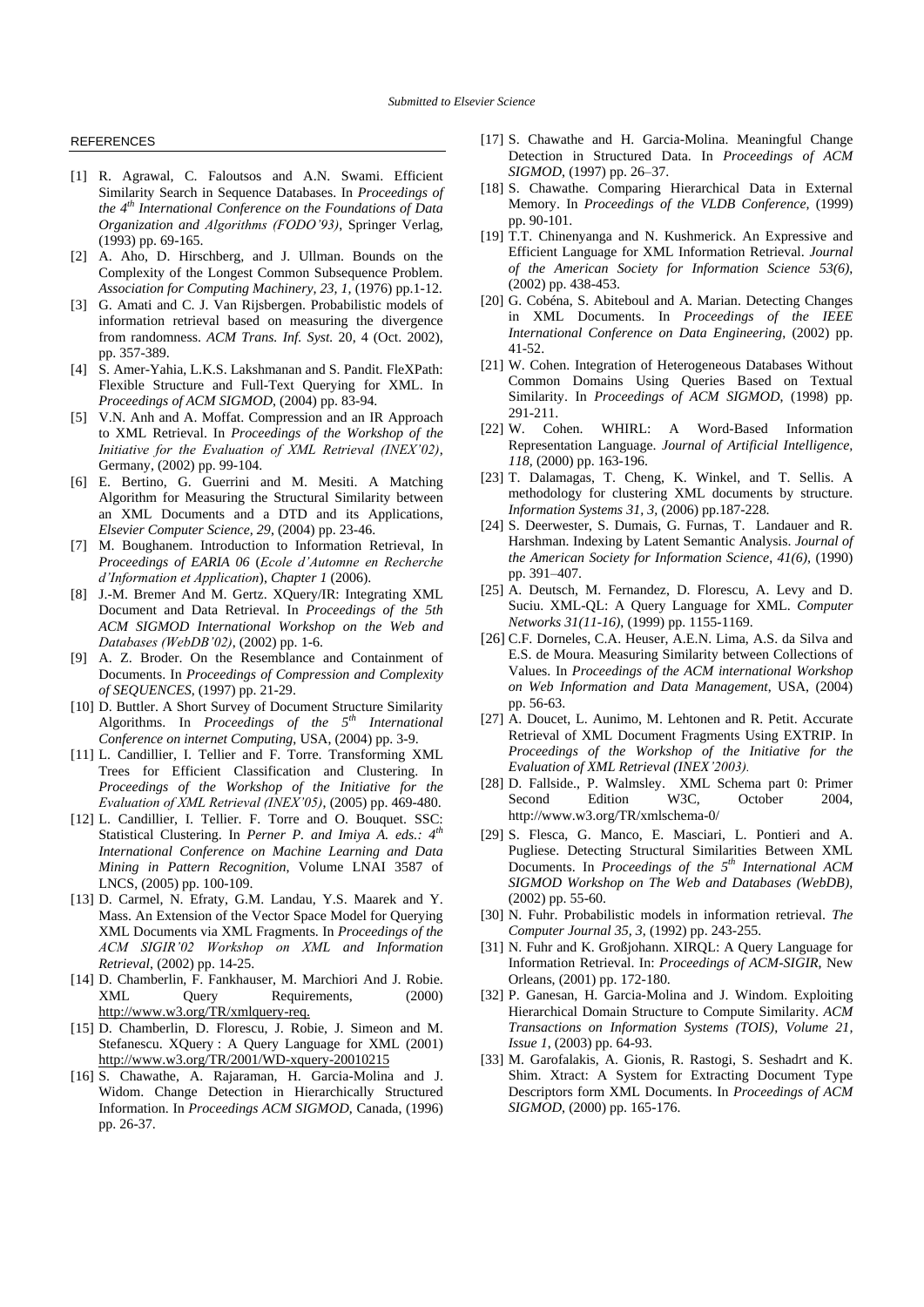- <span id="page-23-18"></span>[34] R. Goldman and J. Widom. DataGuides: Enabling Query Formulation and Optimization in Semistructured Databases. In *Proceedings of the VLDB Conference*, (1997) pp. 436- 445.
- [35] J. C. Gower and G. J. S. Ross. Minimum Spanning Trees and Single Linkage Cluster Analysis, *Applied Statistics, 18,*  (1969) pp. 54-64.
- <span id="page-23-6"></span>[36] T. Grabs and H.-J. Schek. Generating Vector Spaces On-thefly for Flexible XML Retrieval. In *Proceedings of ACM SIGIR"02 Workshop on XML and information Retrieval*, (2002) pp.4-13.
- <span id="page-23-1"></span>[37] S. Guha, H.V. Jagadish, N. Koudas, D. Srivastava and T. Yu. Approximate XML Joins. In *Proceedings of ACM SIGMOD*, (2002) pp. 287-298.
- <span id="page-23-28"></span>[38] S. Guha, N. Koudas, D. Srivastava and T. Yu. Index-Based Approximate XML Joins. In *Proceedings of the ICDE Conference*, (2003) pp. 708-710.
- [39] M. Halkidi, Y.Batistakis and M. Vazirgiannis. Clustering Algorithms and Validity Measures, in *Proceedings of the SSDBM Conference*, USA, (2001) pp. 3-22.
- <span id="page-23-24"></span>[40] S. Helmer, Measuring the Structural Similarity of Semistructured Documents Using Entropy. In *Proceedings of the VLDB"07 Conference*, (2007), pp. 1022-1032.
- <span id="page-23-16"></span>[41] D.S. Hirschberg. A Linear Space Algorithm for Computing Maximal Common Subsequences. In *Communications of the ACM*, *18:6,* (1975) pp 341-343.
- <span id="page-23-22"></span>[42] S. Joshi, N. Agrawal, R. Krishnapuram and S. Negi. A Bag of Paths Model for Measuring Structural Similarity in Web Documents. In *Proceedings of the ACM SIGKKD Conference on Knowledge Discovery and Data Mining*, USA, (2003), pp. 577-582.
- <span id="page-23-25"></span>[43] A.M. Kade and C.A. Heuser. Matching XML Documents in Highly Dynamic Applications. In *Proceeding of the 8 th ACM Symposium on Document Engineering (DocEng"08)*, Brazil, (2008) pp.191-198.
- [44] K. Kailing, H.P. Kriegle, S. Schonauer and T. Seidl. Efficient Similarity Search for Hierarchical Data in Large Databases. In *Proceedings of the 9th International Conference on Extending Database Technology (EDBT 04)*, Greece, (2004) pp. 676-693.
- <span id="page-23-19"></span>[45] H.P. Kriegel and S. Schönauer. Similarity Search in Structured Data. In *Proceedings of the 5th International Conference on Data Warehousing and Knowledge Discovery (DaWaK 03)*, Czech Republic, (2003) pp. 309-319.
- <span id="page-23-11"></span>[46] J. H. Lee. Properties of extended Boolean models in information retrieval. In *Proceedings of the ACM SIGIR Conference,* Springer-Verlag New York, (1994) pp.182-190.
- <span id="page-23-3"></span>[47] L. Leitao, P. Calado and M. Weis. Structure-Based Inference of XML Similarity for Fuzzy Duplicate Detection. In *Proceedings of the 16th ACM conference on Conference on Information and Knowledge Management (CIKM"07)*, Portugal, (2007) pp. 293-302.
- <span id="page-23-4"></span>[48] V. Levenshtein. Binary Codes Capable of Correcting Deletions, Insertions and Reversals. *Sov. Phys. Dokl*. *6*, (1966) pp.707-710.
- <span id="page-23-20"></span>[49] W. Lian, D. Cheung, N. Mamoulis and S.M. Yiu. An Efficient and Scalable Algorithm for Clustering XML Documents by Structure. *IEEE Transactions on Knowledge and Data Engineering*, *Vol. 16, 1*, (2004) pp. 82-96.
- <span id="page-23-29"></span>[50] W. Liang and H. Yokota. SLAX: An Improved Leaf-Clustering Based Approximate XML Join Algorithm for Integrating XML Data at Subtree Classes. *Transactions of Information Processing Society of Japan, Volume 47,* (2006) pp. 47-57.
- <span id="page-23-2"></span>[51] W. Liang and H. Yokota. LAX: An Efficient Approximate XML Join Based on Clustered Leaf Nodes for XML Data Integration. In *Proceedings of BNCOD"05*, Springer LNCS 3567, (2005) pp 82-97.
- <span id="page-23-12"></span>[52] D. Lin. An Information-Theoretic Definition of Similarity. In *Proceedings of the 15th International Conference on Machine Learning*, (1998) pp. 296-304.
- <span id="page-23-31"></span>[53] A. G. Maguitman, F. Menczer, H. Roinestad and A. Vespignani. Algorithmic Detection of Semantic Similarity. In *Proceedings of the 14th International WWW Conference*, Japan, (2005) pp.107-116.
- [54] F. Mandreoli, R. Martoglia and P. Tiberio. Approximate Query Answering for a Heterogeneous XML Document Base. In *Proceedings of the 5th WISE (Web Information Systems Engineering) Conference*, (2004) pp. 337-351.
- <span id="page-23-26"></span>[55] A. Marian, S. Abiteboul and L. Mignet. Change-Centric Management of Versions in an XML Warehouse, In *Proceedings of* the *VLDB Conference*, (2001) pp. 581-590.
- <span id="page-23-15"></span>[56] A. Marian, S. Amer-Yahia, N. Koudas and D. Srivastava. Adaptive Processing of Top-k Queries in XML. In *Proceedings of the ICDE Conference*, (2005) pp. 162-173.
- <span id="page-23-17"></span>[57] H. Meuss. *Logical Tree Matching with Complete Answer Aggregates for Retrieving Structured Documents*. PhD thesis, University of Munich, 2000.
- <span id="page-23-32"></span>[58] G. Miller. WordNet: An On-Line Lexical Database. *Int. Journal of Lexicography, 3,* (1990) pp. 235-244.
- <span id="page-23-5"></span>[59] E. Myers. An O(ND) Difference Algorithm and Its Variations. *Algorithmica*, *1, 2*, (1986) pp. 251-266.
- <span id="page-23-27"></span>[60] B. Nguyen, S. Abiteboul, G. Cobena and M. Preda. Monitoring XML Data on the Web. In *Proceedings of ACM SIGMOD*, (2001) pp. 437-448.
- <span id="page-23-0"></span>[61] A. Nierman and H. V. Jagadish. Evaluating structural similarity in XML documents. In *Proceedings of the 5th ACM SIGMOD International Workshop on the Web and Databases (WebDB)*, (2002) pp. 61-66.
- <span id="page-23-14"></span>[62] J. Pokorny and V. Rejlek. A Matrix model for XML Data. Chap. in: Databases and Information Systems, *Selected Papers from the Sixth International Baltic Conference DB&IS´2004*, *V. 118 Frontiers in Artificial Intelligence and Applications*, Ed. J. Barzdins and A. Caplinskas, IOS Press, (2005) pp. 53-64.
- <span id="page-23-23"></span>[63] R. Quinlan. Data mining tools see5 and c5.0, 2004..
- <span id="page-23-21"></span>[64] D. Rafiei, D. Moise and D. Sun. Finding Syntactic Similarities between XML Documents. In *Proceedings of the 17th International Conference on [Database and Expert](http://ieeexplore.ieee.org/xpl/RecentCon.jsp?punumber=11152)  [Systems Applications \(DEXA\)](http://ieeexplore.ieee.org/xpl/RecentCon.jsp?punumber=11152),* (2006) pp*.* 512-516.
- <span id="page-23-8"></span>[65] C. J. Rijsbergen Van. *Information Retrieval*, Butterworths, London, 1979.
- [66] C. J. Rijsbergen Van. Introduction to Information Retrieval, In *Proceedings of EARIA 06* (*Ecole d"Automne en Recherche d"Information et Application*), *Chapter 3*, 2006.
- <span id="page-23-30"></span>[67] J. Robie. XQL (XML Query Language). [http://metalab.unc.edu/xql/xql-proposal.xml,](http://metalab.unc.edu/xql/xql-proposal.xml) 1999.
- <span id="page-23-9"></span>[68] N. Roussopoulos, S. Kelley and F. Vincent. Nearest Neighbor Queries. In *Proceedings of ACM SIGMOD*, ACM Press, (1995) pp. 71-79.
- <span id="page-23-7"></span>[69] G. Salton. *The SMART Retrieval System*, Prentice Hall, New Jersey, 1971.
- <span id="page-23-10"></span>[70] G. Salton and M.J. Mcgill. Introduction to Modern Information Retrieval, McGraw-Hill, Tokio, 1983.
- <span id="page-23-13"></span>[71] G. Salton And C. Buckley. Term-Weighting Approaches in automatic Text Retrieval. *Information Processing and Management: an International Journal*, *24(5),* (1988) pp. 513-523.